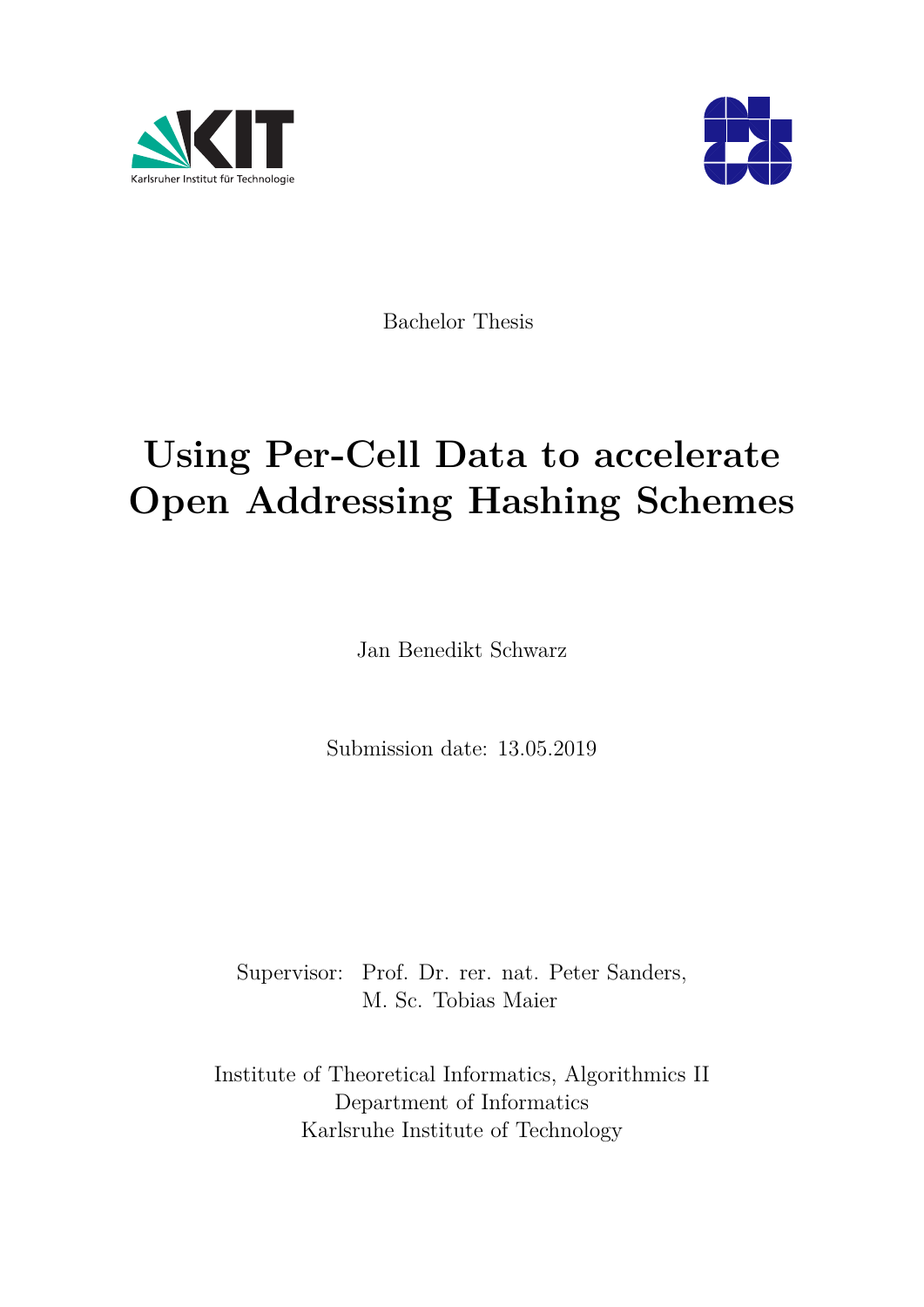Ort, Datum

Hiermit versichere ich, dass ich diese Arbeit selbständig verfasst und keine anderen, als die angegebenen Quellen und Hilfsmittel benutzt, die wörtlich oder inhaltlich übernommenen Stellen als solche kenntlich gemacht und die Satzung des Karlsruher Instituts für Technologie zur Sicherung guter wissenschaftlicher Praxis in der jeweils gültigen Fassung beachtet habe.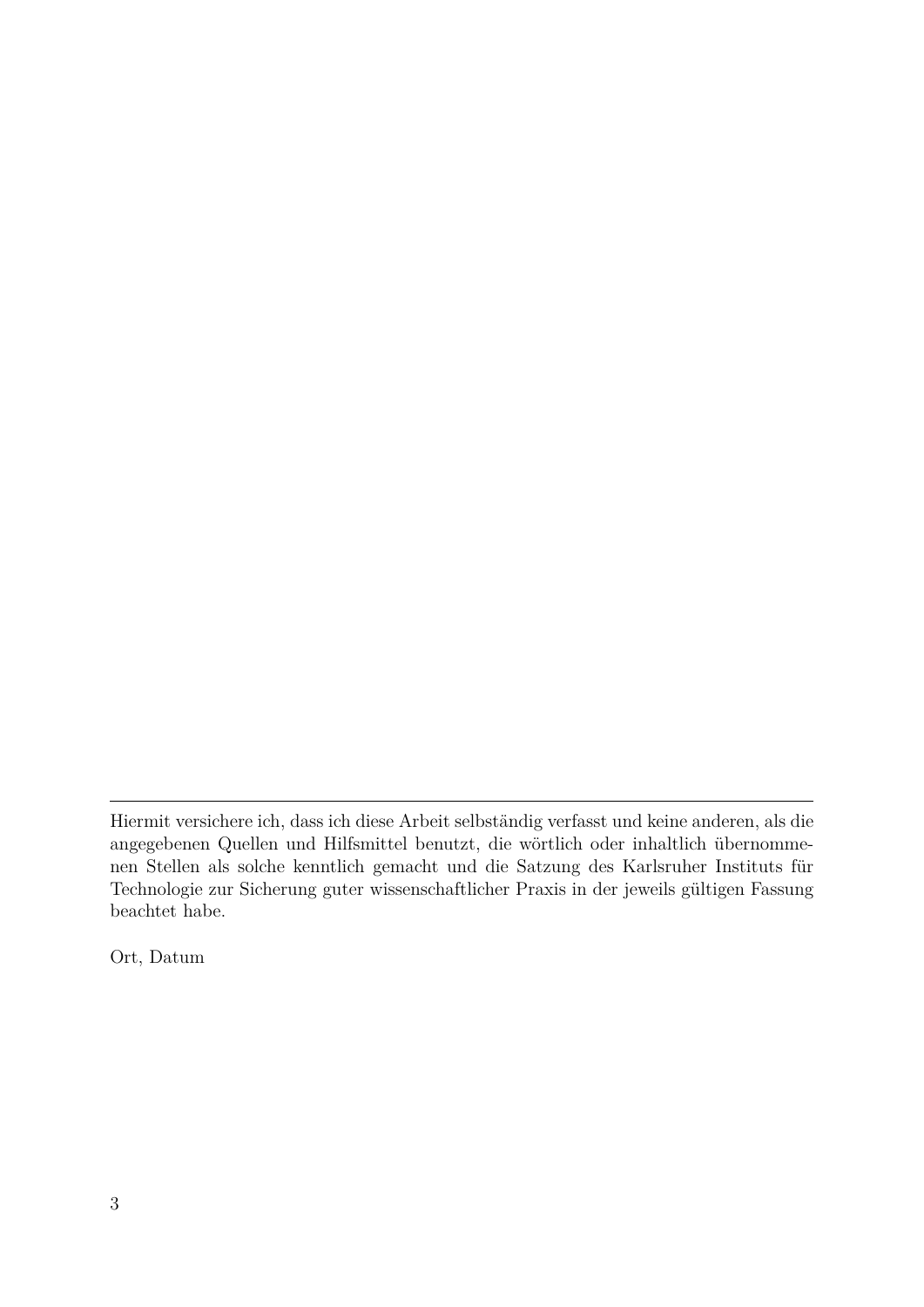#### **Zusammenfassung**

Hash Tabellen werden fast überall verwendet, wobei von der Such Operation am meisten Gebrauch gemacht wird. Diese Arbeit beschäftigt sich mit der Speicherung von zusätzlichen Daten pro Zelle um die Performance von Open Addressing Hashing Schemes zu verbessern. Es werden Variationen von linear probing, robin hood hashing und hopscotch hashing vorgestellt, welche diese Daten benutzen um ihre Performance zu verbessern. Außerdem wird zwischen den Speichermöglichkeiten dieser Daten verglichen, diese können entweder innerhalb der Hash Tabelle oder außerhalb in einer eigenen Tabelle gespeichert werden. Einige Variationen haben sich in den Tests als sehr erfolgreich gezeigt, so war es zum Beispiel möglich erfolgreiche Suchanfragen, im Vergleich zu linear probing, um bis zu 80% zu verschnellern.

#### **Abstract**

Hash tables are used nearly everywhere, often for a find heavy workload. This thesis deals with the use of per-cell data to accelerate the performance of open addressing hashing schemes. It introduces variations of linear probing, robin hood hashing and hopscotch hashing which use this additional data to accelerate their performance. In addition, we compare how the additional data can be stored, which is either inside the hash table between its cells or outside of it in a second array. Some variations have shown to be quite competitive, one of them, for example, had up to 80% faster successful lookup times than linear probing.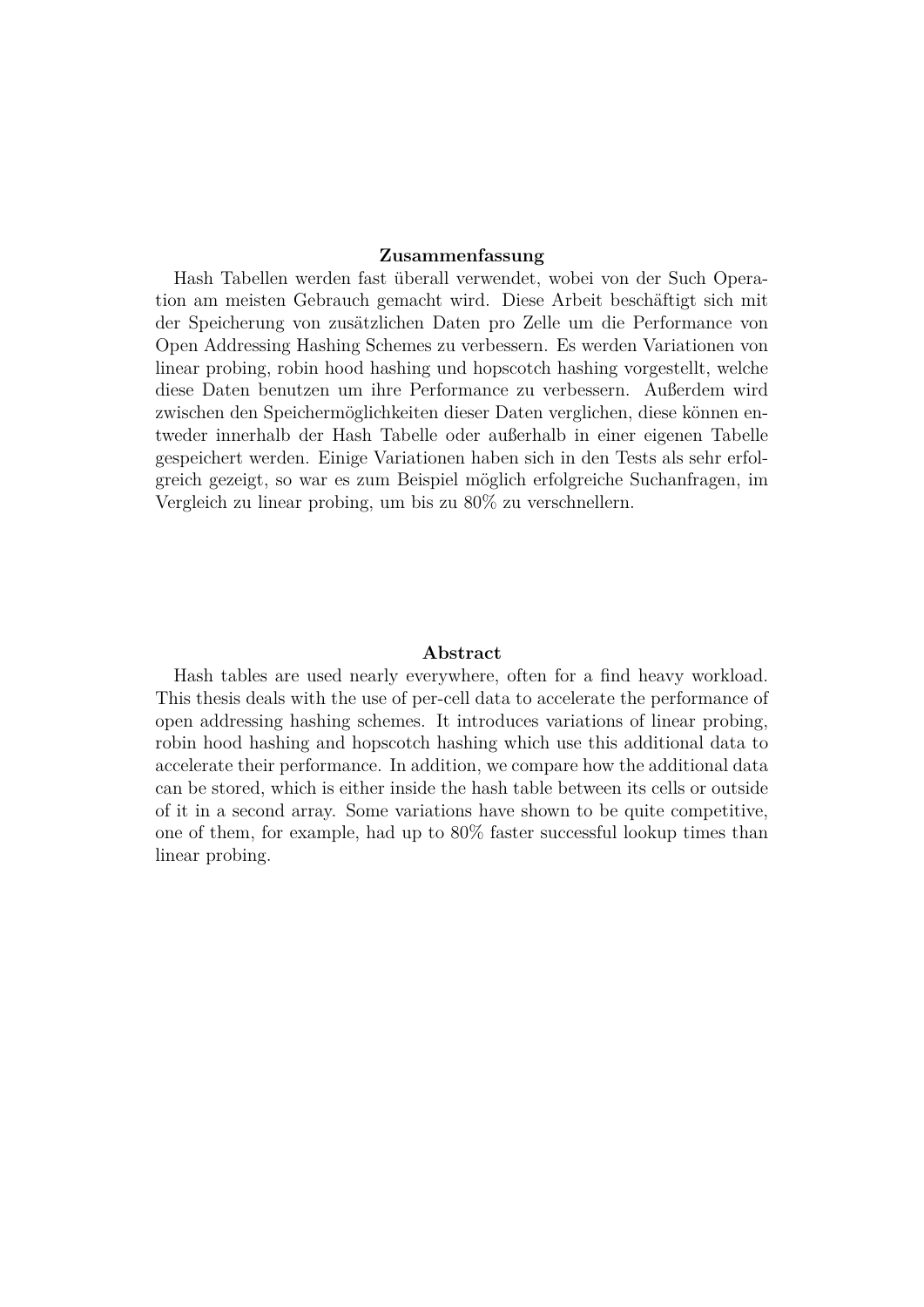# **Contents**

| 1                |     | <b>Introduction</b>      | 6              |
|------------------|-----|--------------------------|----------------|
|                  | 1.1 |                          | 6              |
|                  | 1.2 |                          | 6              |
|                  | 1.3 |                          | $\overline{7}$ |
| $\overline{2}$   |     | <b>Acceleration Data</b> | 8              |
|                  | 2.1 |                          | 8              |
|                  | 2.2 |                          | 8              |
|                  | 2.3 |                          | 8              |
|                  |     | 2.3.1                    | 8              |
|                  |     | 2.3.2                    | 10             |
| 3                |     | <b>Hashing Schemes</b>   | 11             |
|                  | 3.1 | Open addressing          | 11             |
|                  |     | 3.1.1                    | 11             |
|                  | 3.2 |                          | 11             |
|                  |     | 3.2.1                    | 12             |
|                  |     | 3.2.2<br>Lookup          | 12             |
|                  |     | 3.2.3                    | 12             |
|                  |     | 3.2.4                    | 13             |
|                  | 3.3 |                          | 16             |
|                  |     | 3.3.1                    | 17             |
|                  |     | 3.3.2                    | 17             |
|                  |     | 3.3.3                    | 18             |
|                  | 3.4 | Hopscotch                | 20             |
|                  |     | 3.4.1                    | 21             |
|                  |     | 3.4.2                    | 21             |
| 4                |     | <b>Evaluation</b>        | 24             |
|                  | 4.1 |                          | 24             |
|                  | 4.2 |                          | 24             |
|                  | 4.3 |                          | 27             |
| 5                |     | <b>Future Work</b>       | 30             |
| $\boldsymbol{6}$ |     | <b>Conclusion</b>        | 32             |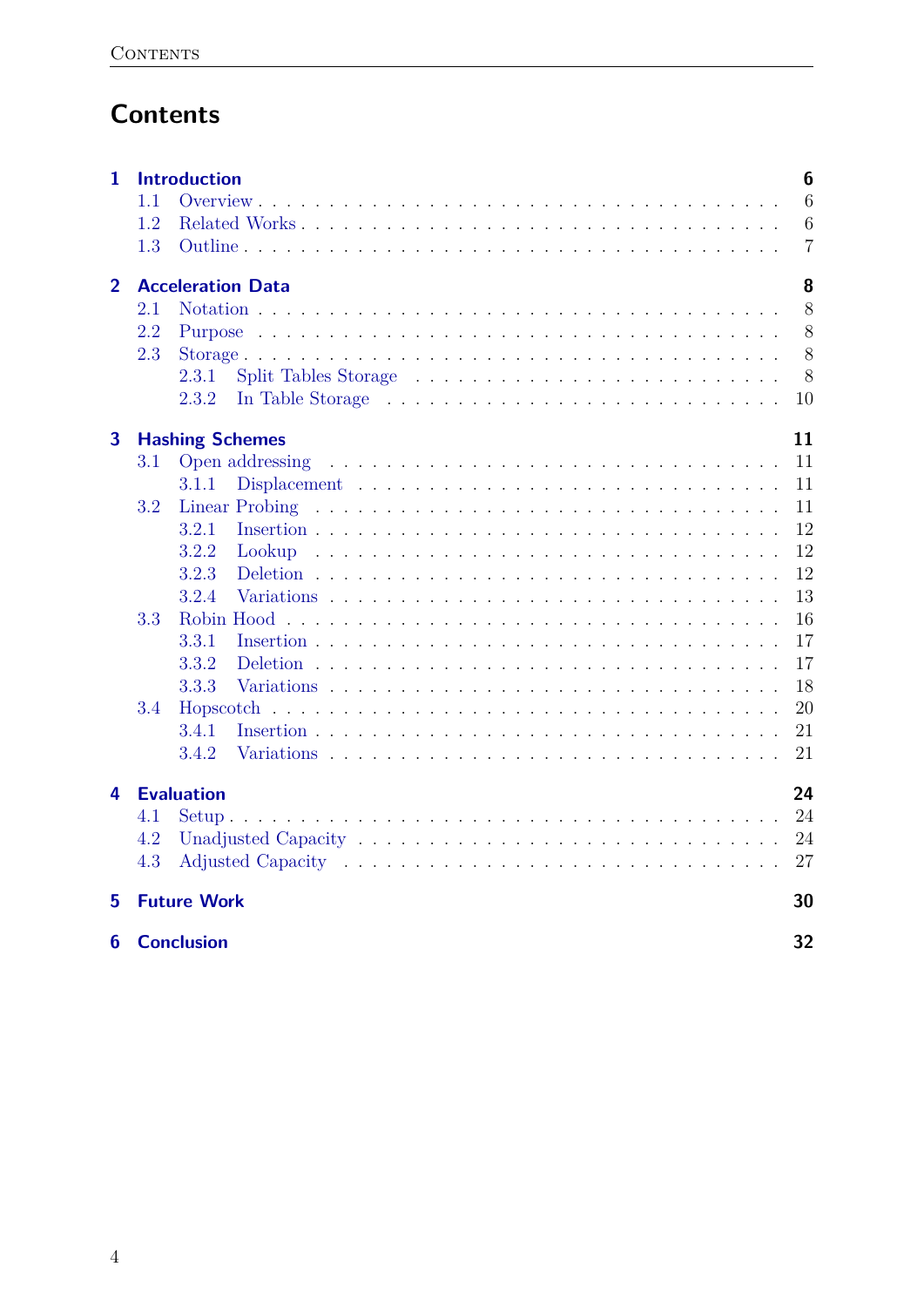# **List of Figures**

| $\mathbf{1}$   | Data layout of split table storage $\dots \dots \dots \dots \dots \dots \dots \dots \dots$ | - 9 |
|----------------|--------------------------------------------------------------------------------------------|-----|
| $\overline{2}$ |                                                                                            | 10  |
| 3              | Linear probing variations throughput for successful and unsuccessful lookups 15            |     |
| 4              | Example of a hash table using standard coalesces hashing                                   | 17  |
| 5              | Throughput of different robin hood hashing variations                                      | -18 |
| 6              | Example of a hash table using robin hood with startpointer 19                              |     |
| $\overline{7}$ | Example of a hash table using hopscotch hashing $\dots \dots \dots \dots \dots$ 21         |     |
| 8              | Throughput of unsuccessful finds using hopscotch hashing with areas                        | 22  |
| 9              | Throughput of different hopscotch hashing variations 23                                    |     |
| 10             |                                                                                            |     |
| 11             | Throughput of different hashing schemes using a low load factor $\dots \dots$ 26           |     |
| 12             |                                                                                            |     |
| 13             | Throughput of different hashing schemes using a high unadjusted load factor 29             |     |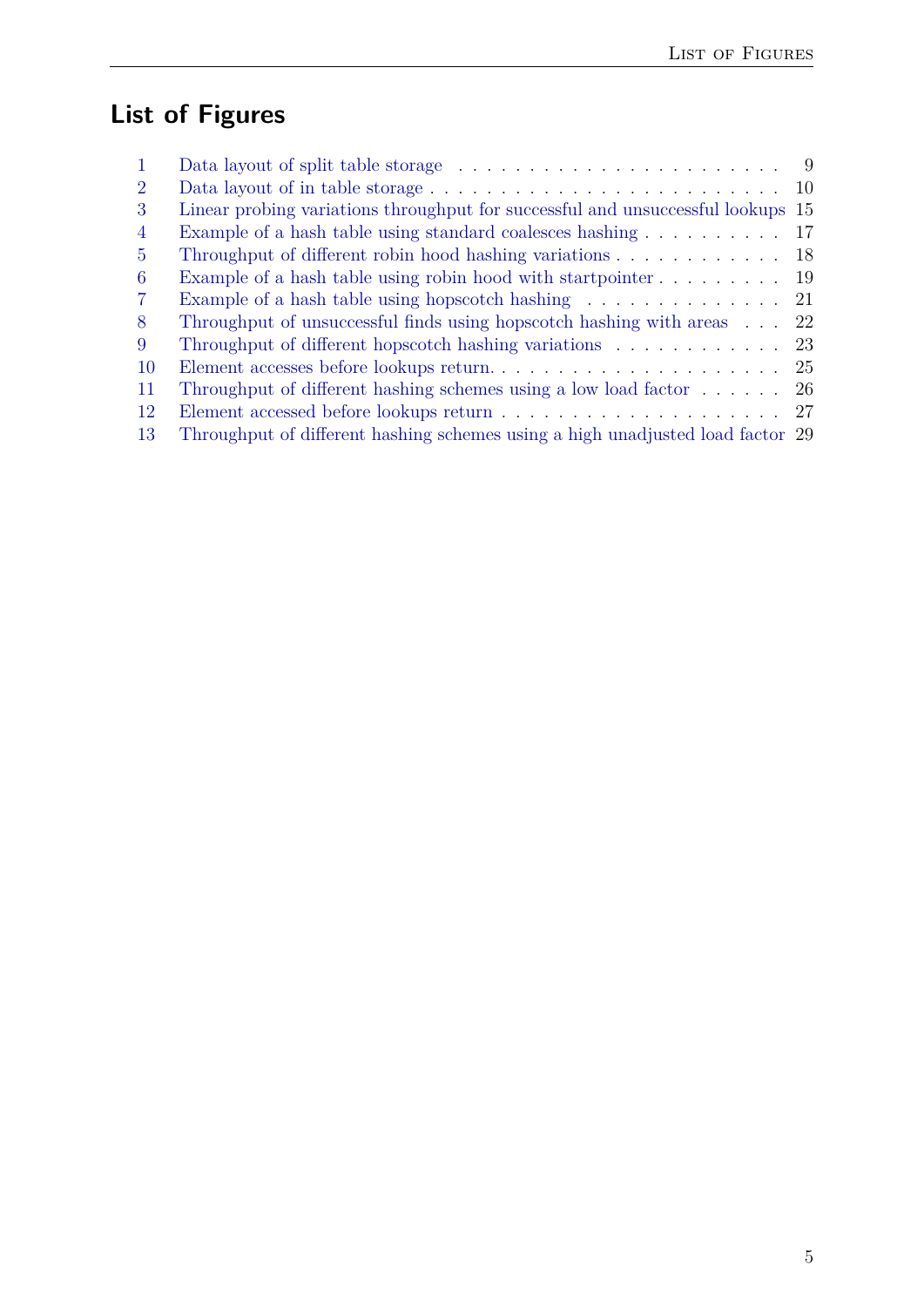## <span id="page-5-0"></span>**1 Introduction**

#### <span id="page-5-1"></span>**1.1 Overview**

Hash tables have become one of the most used data structures in computer science. Their main use is to store key-value pairs and allow access to the pairs though their keys. To achieve fast lookup times the key is hashed and then used as the index where the element is stored. However a problem occurs once two elements are hashed to the same index, which is called a collision. Hash tables have lookup times of  $\Theta(1)$  if they are mostly empty, but the collision resolution has a large impact on the performance the more the table is filled. Therefore it is important to find a trade-off between size and speed.

One of the most common practices for collision resolutions is open addressing, where elements with collisions are stored at another index of the array, which previously had no element. The most common technique used for open addressing, linear probing, stores elements in the first empty cell after the already filled one. Alternative hashing schemes like hopscotch and robin hood hashing often try to reposition other elements in the table for a more favorable position.

While hash tables are used for a variety of applications, the workload of the hash table varies and the used hash table should be adjusted to the workload of its application. Using a hashing schemes that optimizes the operation which an application uses the most can greatly increase the overall performance. For example, a word by word translator mostly has successful lookups, therefore a hash table with optimal successful lookup performance is desired even if the insert, delete or unsuccessful lookup operation had a worse performance. A duplicate detector on the other hand, which only inserts elements until the insertion is unsuccessful because an element is a duplicate and already in the table, should be tuned for fast insertions.

The contribution of this paper is twofold. First, it introduces variations of the known cache efficient algorithms linear probing, robin hood hashing and hopscotch hashing that use per-cell data to e.g. improve negative find performance of linear probing, reduce cache misses of robin hood hashing or reduce the additional space of hopscotch hashing. Second it introduces and compares different ways of storing per-cell data for each collision resolution method. The hashing schemes in this work are easily swappable so one can test which is best for a given application. Last, it will be elaborated where each hashing scheme would fit best.

#### <span id="page-5-2"></span>**1.2 Related Works**

*Linear Probing* [\[8\]](#page-32-0) stores all elements in a continuous array where each cell can store one element. Elements are stored at the first empty cell after the cell with the index of the elements hashed key. Linear probing is the most commonly used technique and using per-cell data can optimize it for specific aspects.

*Robin Hood Hashing* was introduced by Pedro Celis in 1985 [\[3\]](#page-32-1) and is a variation of linear probing that stores all elements in a sorted order. This is used to reduce variance and improve the performance of unsuccessful lookups. In this work we will use the sorting to our advantage to allow faster lookups and deletions though the usage of per-cell data.

*Coalesced Hashing* [\[12\]](#page-32-2) splits the table into two segments. The first segment is used as addressing region and has the same number of cells as the hash functions range. The second segment called cellar is solely used to store elements that caused collisions. This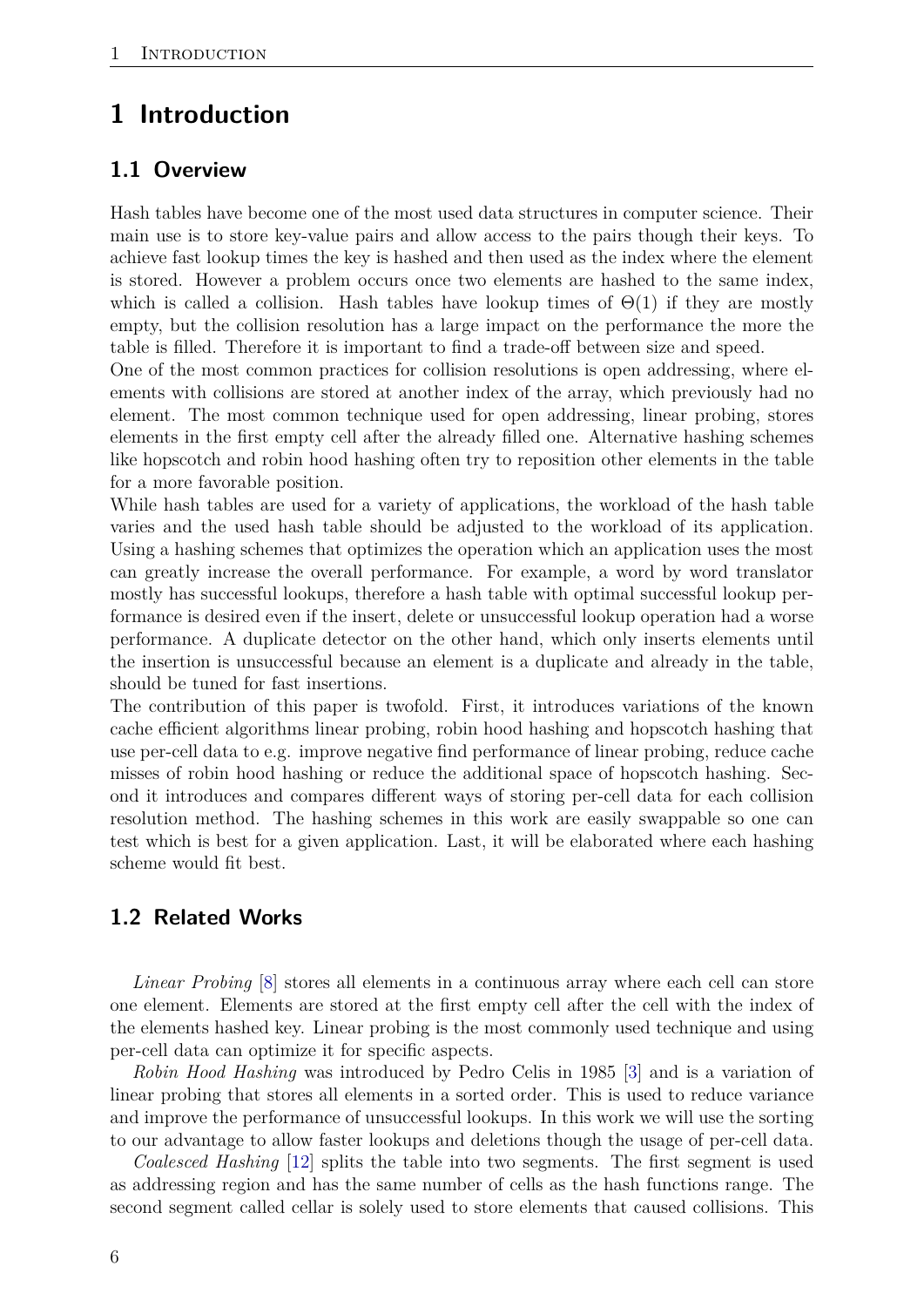hashing scheme already uses per-cell data for pointers to create a linked list for each group of elements with the same hash.

*Hopscotch Hashing* [\[6\]](#page-32-3) is a hashing scheme where elements are stored in a constant sized neighborhood around the cell they are hashed to. A per-cell bitmask is used to reduce the number of cells that have to be looked at in the case of a contains operation. In this work we will try to reduce the bits needed for each cell to lower the space used and test different storage methods to improve the cache friendliness.

*Chained Hashing* [\[8\]](#page-32-0) stores elements with the same hash in a dynamically allocated linked list. While its theoretical performance is great, it is not cache friendly because of its dynamic allocations and indirections. While we will not explore this method further because it demands dynamic allocation, other works [\[11\]](#page-32-4) have shown that per-cell data can be used to accelerate chained hashing.

*Cuckoo Hashing* [\[9,](#page-32-5) [7\]](#page-32-6) assigns elements to two cells and an element has to be stored in one of them. If both cells are filled the element is swapped with one of the elements the assigned cells. The element that is removed from its cell is then stored at the other cell it is assigned to. If this cell is also filled, the same occurs again for the element at that cell.

### <span id="page-6-0"></span>**1.3 Outline**

Chapter [2](#page-7-0) provides an overview of a hash table that uses per-cell data (Section [2.1\)](#page-7-1) and why using such data can be advantageous (Section [2.2\)](#page-7-2). Lastly it describes how this data can be stored by using an additional array or increasing the space of the hash table and placing it between the cells of the table (Section [2.3\)](#page-7-3).

Different hashing schemes that use per-cell data, as well as the hashing scheme they are based on, are discussed in Chapter [3.](#page-10-0) It starts with a description of open addressing and displacement (Section [3.1\)](#page-10-1). Then it provides general information about linear probing and variations of it. These variations store if an element was hashed to a cell or create an upper bound for the maximum displacement an element can have (Section [3.2\)](#page-10-3). Section [3.3](#page-15-0) is about robin hood hashing and its variations which optimize the time it takes to find the first element that is hashed to the same cell as the key that is searched. The final Section [3.4](#page-19-0) describes hopscotch hashing and how the per-cell data it needs could be reduced by allowing bits to address multiple cells or using one bit that indicates if there is an element outside the neighborhood.

In Chapter [4](#page-23-0) the different hashing schemes are empirically evaluated using two different scenarios. In the first scenario (Section [4.3\)](#page-26-0) we ignore the additional space that is allocated for the per-cell data and fill the hash table up to 60%. In the second scenario (Section [4.2\)](#page-23-2) each hash tables allocated space is fixed, giving hash tables which use less per-cell data a higher capacity. The table is filled up to 90%, to simulate a situation where allocated space is a major concern. Future research targets for hashing schemes with per-cell data are discussed in Chapter [5](#page-29-0) and the conclusion of this work is provided in Chapter [6.](#page-31-0)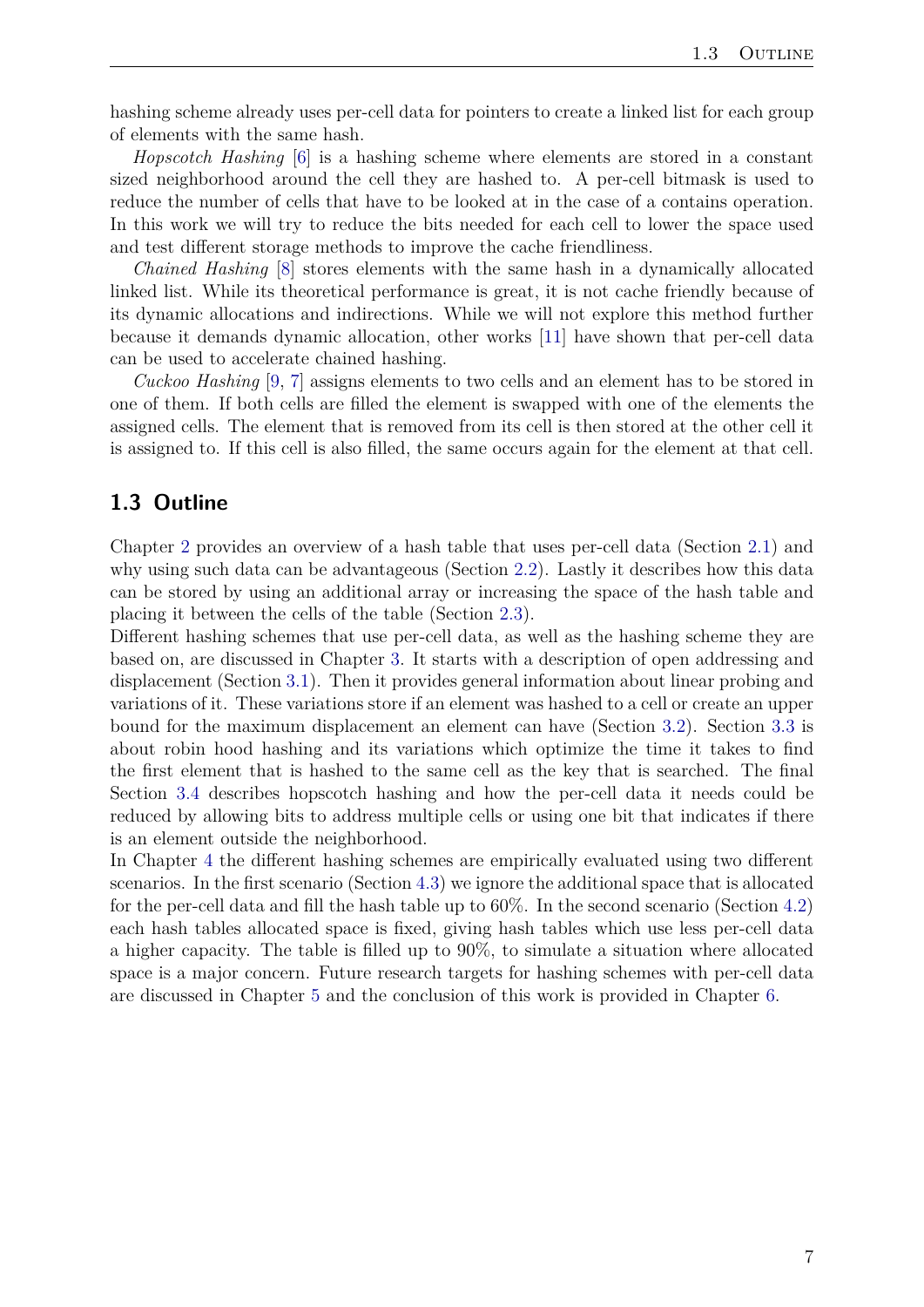# <span id="page-7-0"></span>**2 Acceleration Data**

In this thesis additional data is stored for each per cell, called acceleration bits, to improve the performance of hashing schemes. This chapter introduces a notation scheme for this data, possible uses as well as different methods to store it.

## <span id="page-7-1"></span>**2.1 Notation**

A hash table contains elements that consist of a key *k* and a value *v*. Furthermore, hash tables use a hash function  $h(k)$  that maps the key to an integer in range of the hash tables capacity as indexer. If the cell to which an element is hashed to, which called assigned cell, is already filled by an element that was inserted earlier, it gets stored in another nearby cell. We call the index of the cell where an element with key *k* is stored *X*(*k*). In this paper we inspect hash tables that store  $n_A$  additional bits for each index. These are called acceleration bits  $A[x]$ , with  $A_i[x]$  being the i-th acceleration bit at index x. A Data Pair *P*[*i*] is a pair of containing the element and the acceleration bits at index *i*. The acceleration table *A* is treated as an array containing the acceleration bits of all indexes. A hash tables capacity is the maximum number of elements it can store and its physical size is the space needed to store the hash table. A hash table which uses more bits per cell therefore has a lower capacity than another table with the same size using less acceleration bits.

## <span id="page-7-2"></span>**2.2 Purpose**

Each index has a set amount of acceleration bits where the hashing method can store additional information about the hash table to boost its performance. Already known applications using acceleration bits are hopscotch hashing where the bits give information about the position of elements that are hashed to the index [\[6\]](#page-32-3), and deletion flags. Deletion flags improve deletion performance by marking the element of a cell as deleted in order to avoid an expensive backward shift deletion[\[3\]](#page-32-1). Other ways to use acceleration bits explored in this work include storing if an element was ever hashed to an index to preemptively stop unsuccessful searches and pointing to the first element that is hashed to a cell.

## <span id="page-7-3"></span>**2.3 Storage**

For the overall performance of the table, it is important where and how the acceleration bits are stored. If they are physically close to their corresponding element, accessing acceleration bits and elements together becomes faster. On the other hand sequential access on just one of them is faster if the acceleration data is stored in a separate table. If a storing method does not fully use its allocated space it not only has a lower capacity that is possible for a given physical space, but also loses some cache efficiency as the unused space could be loaded into the cache. Lastly, because some hashing methods access the acceleration bits of multiple cells sequentially, the speed of a lookup should not be ignored even when no cache miss occurs.

## <span id="page-7-4"></span>**2.3.1 Split Tables Storage**

These methods store elements and acceleration bits in separate tables. As a result a minimal amount of cash misses when accessing either only elements or only acceleration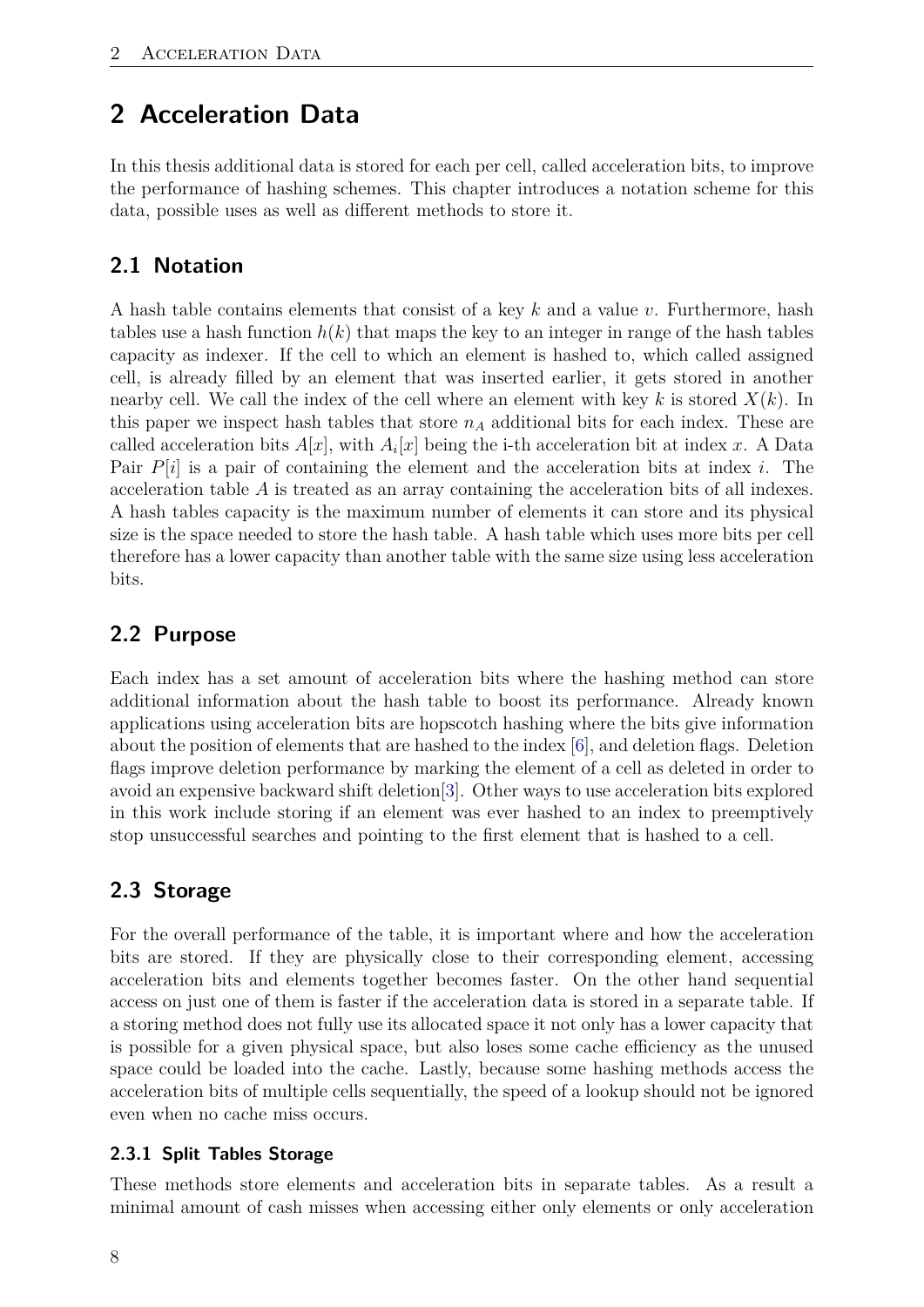

<span id="page-8-0"></span>Figure 1: Data layout - split storage: acceleration table storing *A*(*i*) in an array of a bigger data type (top-left), a continuous array (top-right) and a bit-by-bit storage (bottom).

bits sequentially is achieved as only relevant data is loaded into the cache. On the other hand it creates at least two cache misses when a hashing method needs a data pair, because the element and the acceleration bits are stored physically far away from each other. The simplest form of split table storage is to store the acceleration bits of each cell in a data type that uses the same or a higher amount of bits and then store these data objects in an array. The main drawback of using this method is that  $n_A$  should be equal to the size of a basic data type. Otherwise, allocated space is wasted as the remaining bits of the data type will not be used. Because of this,  $n_A$  is often bigger than needed ,e.g., using hopscotch with a bit-mask of 20 bits provides little benefit over using 32 bit as both would need the same space. To allow more flexible sizes without wasting space we use two other methods. The first one is bit-by-bit storage which splits the acceleration bits into single bits and the second one continuous storage, which stores the acceleration bits directly next to each other with no space between them. Figure [1](#page-8-0) shows how these storage methods would look like.

**bit-by-bit Storage** Each bit is stored individually, e.g. using std::bitset or std::vector<br/>bool> in c++, where the bits from  $i * n_A$  to  $(i+1) * n_A - 1$  are the acceleration bits for index *i*. This is especially useful if *n<sup>A</sup>* is very small or if each individual bit plays a different role ,e.g., when the bits are used as flags. However the cost of combining the bits is linear in *nA*, making this method inefficient if a large amount of acceleration bits per cell is used. The main advantages of bit-by-bit storage are that no space is wasted and any amount of bits per cell is allowed. To reduce the performance dependency on  $n_A$  it is also possible to use byte-by-byte storage if *n<sup>A</sup>* is a multiple of eight, which uses bytes instead of bits.

**Continuous** The acceleration bits are directly next to each other in one array. To access the acceleration bits of a specific index, the byte containing the first bit of the acceleration bits that are currently demanded is interpreted as eight byte data type. Then the data object is shifted to the left so the bit is at the start of the data object. Afterwards a bit-mask is used to remove the suffix created by acceleration bits of later elements. This method has a constant runtime as it does not depend on the amount of acceleration bits each element has. The only wasted space of less than 64 bits is at the very end of the array and insignificant. If a data type with eight bytes is used it has to be guaranteed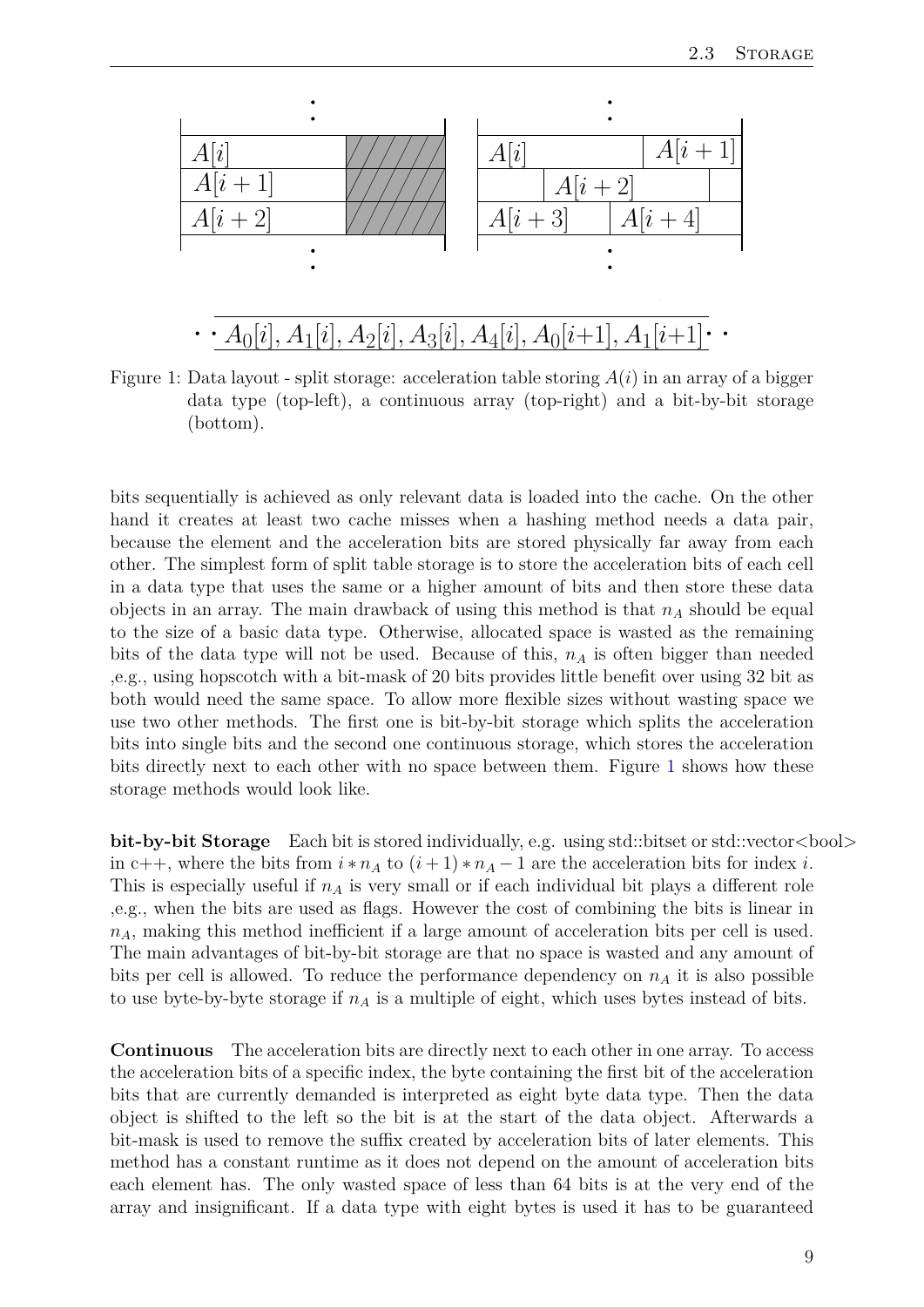that the acceleration bits are spread over no more than eight bytes, restricting  $n_A$  to be less than 59, equal to 60, or 64. In a 64 bit operating system using a data type bigger than 8 bytes would result in a more expensive bit shift and is therefore not recommended. This drawback is minor in the context of this work as all hashing methods use 32 or less acceleration bits per cell. Nevertheless, this restriction but plays a bigger role if a 32 bit operating system is used.

#### <span id="page-9-0"></span>**2.3.2 In Table Storage**

| A[i]<br>A[i]<br>ഥി<br>A i | A[i]<br>$H^{\mathfrak{f}}$ |  |
|---------------------------|----------------------------|--|
| H[i]                      | A i<br>H i                 |  |
| H[i]                      | A[i]                       |  |
| $H[i+2]$                  | H[i]                       |  |
|                           |                            |  |

<span id="page-9-1"></span>Figure 2: Data Layout - in table storage: Content of a 512 bit cache line with 128 bit elements and 32 bit acceleration data per cell for grouped storage (left) and alternating storage (right).

In tables storage methods store the elements and acceleration bits in the same table. If their index is the same they are stored physically close to each other, often allowing data pairs to be accessed with only one cache miss. On the other hand sequential access on either elements or acceleration data creates more cache misses than needed as both are loaded into the cache while only one of them is needed. For in table storage this thesis introduces two different storing methods. First is alternating Storage which has acceleration bits and elements of the same index directly next to each. The second method is grouped storage which stores groups of elements and acceleration bits. How these two storage methods would look in practice like is shown Figure [2.](#page-9-1)

**Alternating Storage** Acceleration bits and elements are alternating between each other in the array, with either the element following its corresponding acceleration bits (which will be assumed in this work) or vice versa. Because bit shifting the elements would be too expensive, the size of the acceleration data per cell is padded to a multiple of eight bit. This padding guarantees that the first bit of the acceleration data as well as the first bit of the element are always at the start of a byte. In this work we used a hash table with 128 bit elements, resulting in the acceleration data for index i being stored at byte  $(\lceil n_A/8 \rceil + 16) \cdot i$  of the hash table and the element  $\lceil n_A/8 \rceil$  bytes later.

**Grouped Storage** Data pairs are grouped together, such that the content of one group take as much or less space than one cache line. If the size of a group is smaller it has to be padded. Each group is then stored by first listing all acceleration bits, second the padded space and lastly the elements. By guaranteeing that a group is exactly as large as a cache line, groups do not lap over multiple cache lines and all content of a group can be accessed with one cache miss. In the context of this work, an element has a size of 128 bits and a cache line is 512 bits long. Therefore a group first contains three 32 bit blocks of acceleration data, then 32 bits of free space and finally the three blocks of 128 bits for elements. While it is possible to use a *n<sup>A</sup>* of up to 42 with this setup, it would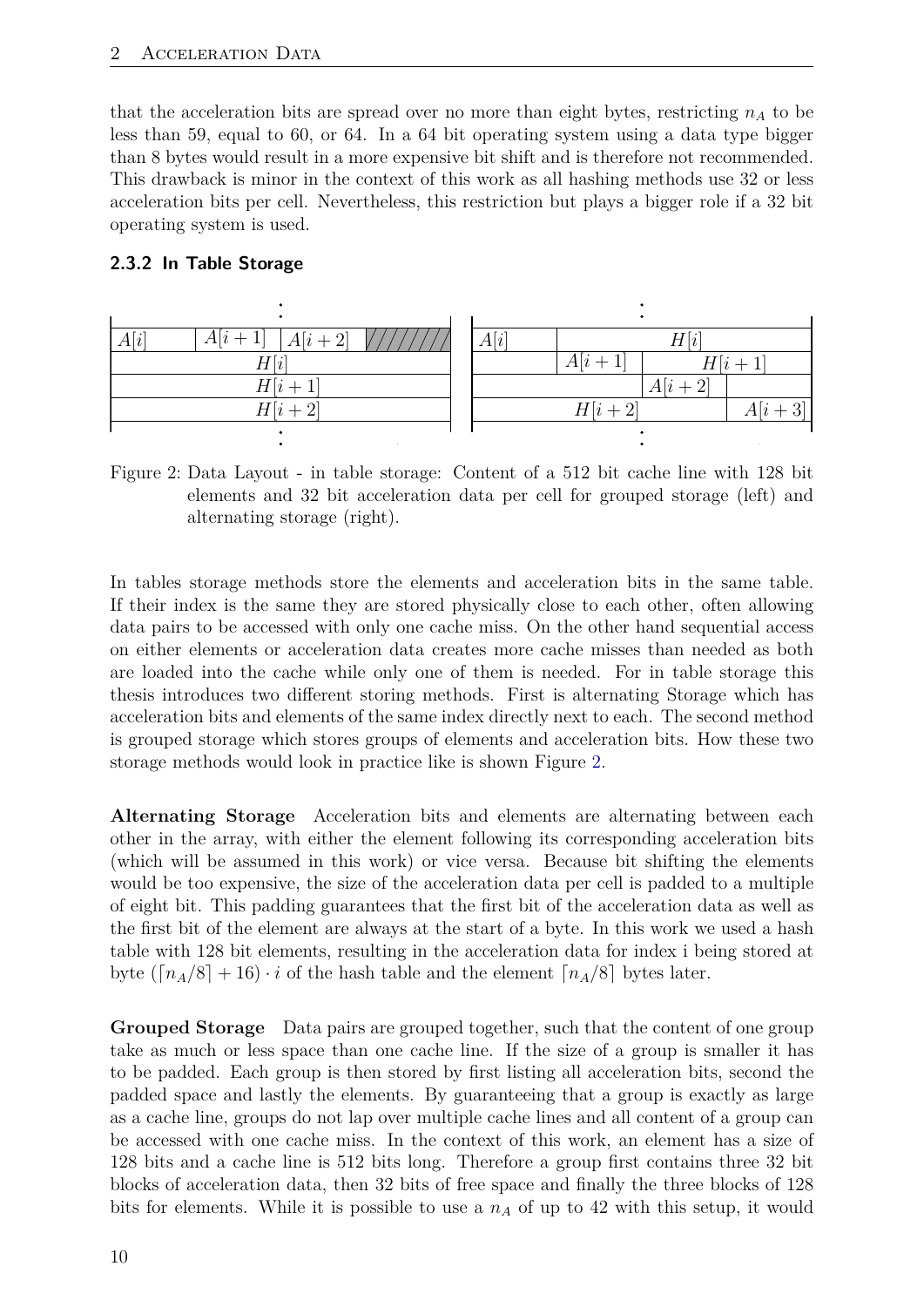require more operations to access the data and decrease performance. The main problems with this method are the wasted space that is used for the padding and that the amount of acceleration bits per cell is dependent on cache line and element size, forcing many hashing schemes to use more bits than they would normally.

## <span id="page-10-0"></span>**3 Hashing Schemes**

Hashing schemes specify how and where elements are stored in a hash table how collisions are handled. This chapter discusses open addressing and three hashing schemes that use it: linear probing, robin hood hashing and hopscotch hashing. For each hashing scheme multiple variations are introduced that use per-cell data to accelerate their performance.

## <span id="page-10-1"></span>**3.1 Open addressing**

Open addressing is a method for handling collisions in hash tables where all elements are stored in a single array with a fixed size. An elements key is hashed and the hash is then used as the index of the cell where the element will be stored. If this cell is already taken it is placed in another, often nearby, cell of the array which is determined by the coalition resolution. The main advantage of open addressing is its cache friendliness as all elements are stored in the same array, often in the vicinity of the index they are hashed to. The drawback is that it can only store a fixed amount of elements before resizing is needed and its performance varies depending on the amount of elements in the table relative to its size (load factor  $\alpha$ ).

#### <span id="page-10-2"></span>**3.1.1 Displacement**

An elements displacement  $D(k) = X(k) - h(k)$  is the distance between its keys hashed index and the index of the cell where it actually stored. Elements with high displacements often take more time to find, as most find-algorithms start at the keys hashed index which can result in additional element accesses and cache misses. Hash tables with a high load factor have increased displacement rates as more elements share their hashes and have to be placed somewhere else.

*Note:* The following sections will contain experiments for different configurations of each variation and only a few will later be used in the evaluation. We think this is necessary to avoid overfilling plots in the evaluation with configurations that are not as competitive as others. Often each variation can use up to five different storage methods in addition to having its own variations. For all experiments we used a fixed absolute size of 10 million 128 bit elements and xxHash [\[4\]](#page-32-7) as hashing function. Each configuration is tested 50 times. The legend has the format (hashing scheme) (variation) (storage method) (configuration), where storage methods can be *bit* (bit-by-bit storage) *char* (byte by byte storage), *con* (continuous storage using an array containing doubles), *alt* (alternating storage) and *group* (grouped storage where each group contains three data pairs).

#### <span id="page-10-3"></span>**3.2 Linear Probing**

Linear probing (lp\_simple) is an old algorithm for hash tables that was first analyzed in 1963 by Donald Knuth. An element that has to be inserted is stored in its assigned cell if it is empty. Otherwise, the algorithm linearly probes cells, starting at the elements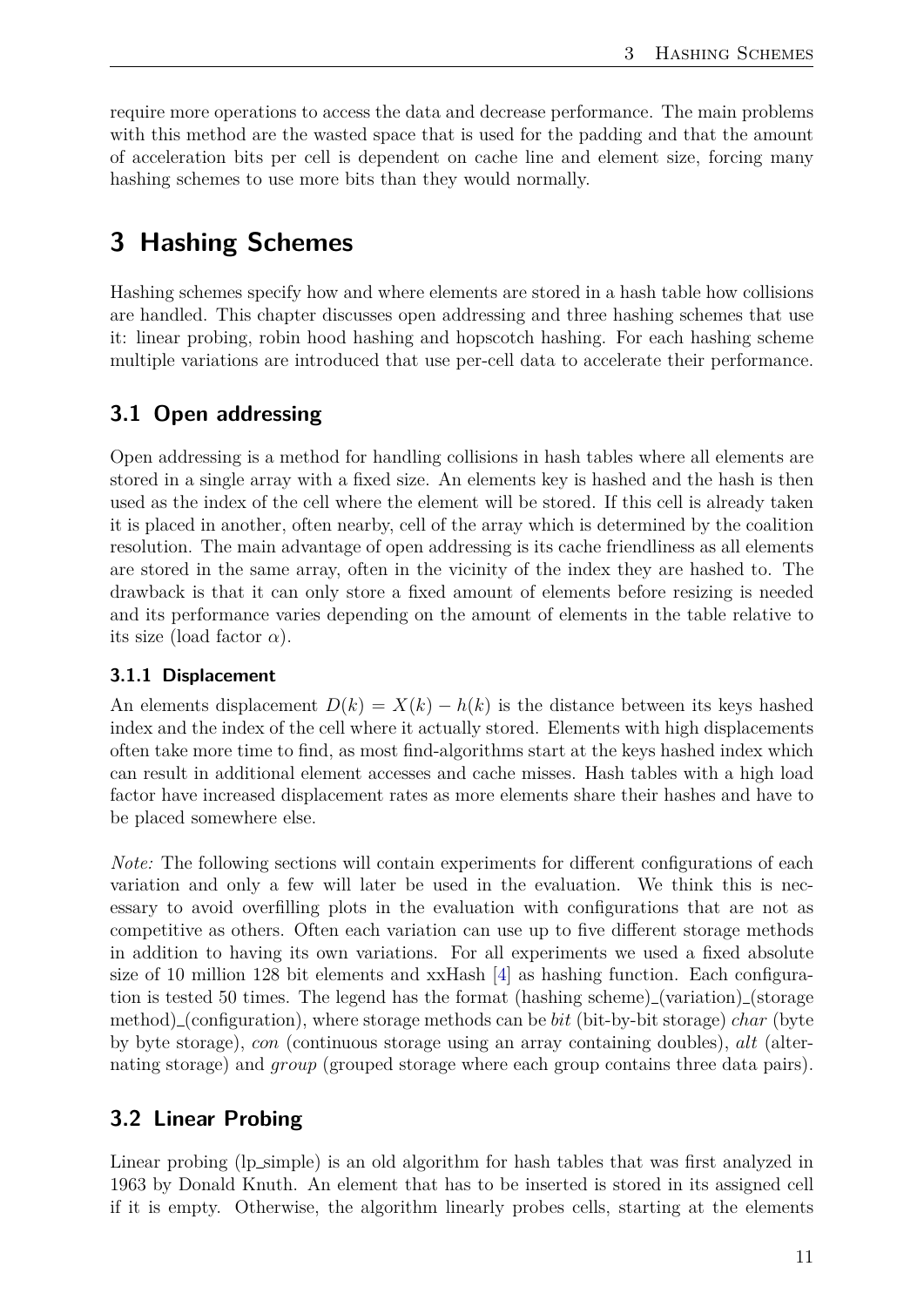assigned cell, until an empty cell is found [\[8\]](#page-32-0). For lookups the algorithm probes the cells in the same linear order as the insert operation, starting at the searched elements assigned cell, until the element or a empty cell is found. For low load factors the number of cache misses for each operation is low as elements can be stored close to their assigned cells in most cases. However at higher load factors bigger clusters appear and the performance degrades more quickly.

### <span id="page-11-0"></span>**3.2.1 Insertion**

To insert an element its key is first hashed. The algorithm then checks the content of the elements assigned cell and stores the element there if it is empty. If the cell is not empty because of an earlier insertion, the algorithm steps one step further in the array and checks the content of the newly reached cell. This is repeated until an empty cell is found. The element is then inserted and the algorithm returns.

Because no elements are swapped, linear probing can create large displacements for elements that are inserted at the start of a large cluster. On the other hand it is also very fast as other hashing schemes, e.g, edit acceleration bits and swap or hash other elements inside the hash table, which reduces their speed.

The estimated amount of element accesses the insertion needs to find an empty cell is  $O(1 + 1/(1 - \alpha)^2)$  [\[8\]](#page-32-0). For high load factors clusters appear in the hash table which have to be traversed, increasing the amount of element accesses drastically if the load factor comes close to 100%. The algorithm is rather cache friendly as it accesses the cells in linear order, which is one of its main advantages.

## <span id="page-11-1"></span>**3.2.2 Lookup**

To find an element the linear probing algorithm looks at each cell in the same order as the linear probing algorithm does for insertions. The element in each passed cell is compared with the key that is searched. It stops once the searched element or an empty cell is found, which takes an average of  $O(1 + 1/(1 - \alpha))$  [\[8\]](#page-32-0). Because lookups traverse the table in the same manner as the insert operation and unsuccessful ones only stop at empty cells, which is where the insertion algorithm would also stop, the amount of element accesses is the same for unsuccessful lookups and insertions.

For both operations, lookups and insertions, the amount of element accesses a that single operation performs has a high variance. This is a result of element clusters forming inside the hash table. Therefore, elements that have their assigned cell at the very start of a cluster could be stored at the very end of it.

## <span id="page-11-2"></span>**3.2.3 Deletion**

Because the elements are in no particular order and an element can only be found if there is no empty cell between the element and its assigned cell, one cannot simply remove an element. Doing so would cause later lookups to stop at the cell that contained the deleted element, even if an element that is stored further ahead could be the searched element. For this reason it is necessary to search for elements that are stored further ahead in the hash table, but could also be placed into the deleted elements cell. To do so it is necessary to hash all elements between the deleted one and the next empty cell. Starting at the cell of the deleted element, each cell is linearly passed to find an element that can be placed into the deleted elements cell. If the hash of a passed cells element is lower or equal to the index of the deleted elements cell the element is moved into it. Afterwards the algorithm continues by searching for an element that can be placed into the now empty cell where the just moved element got taken from. This is repeated until an empty cell is reached.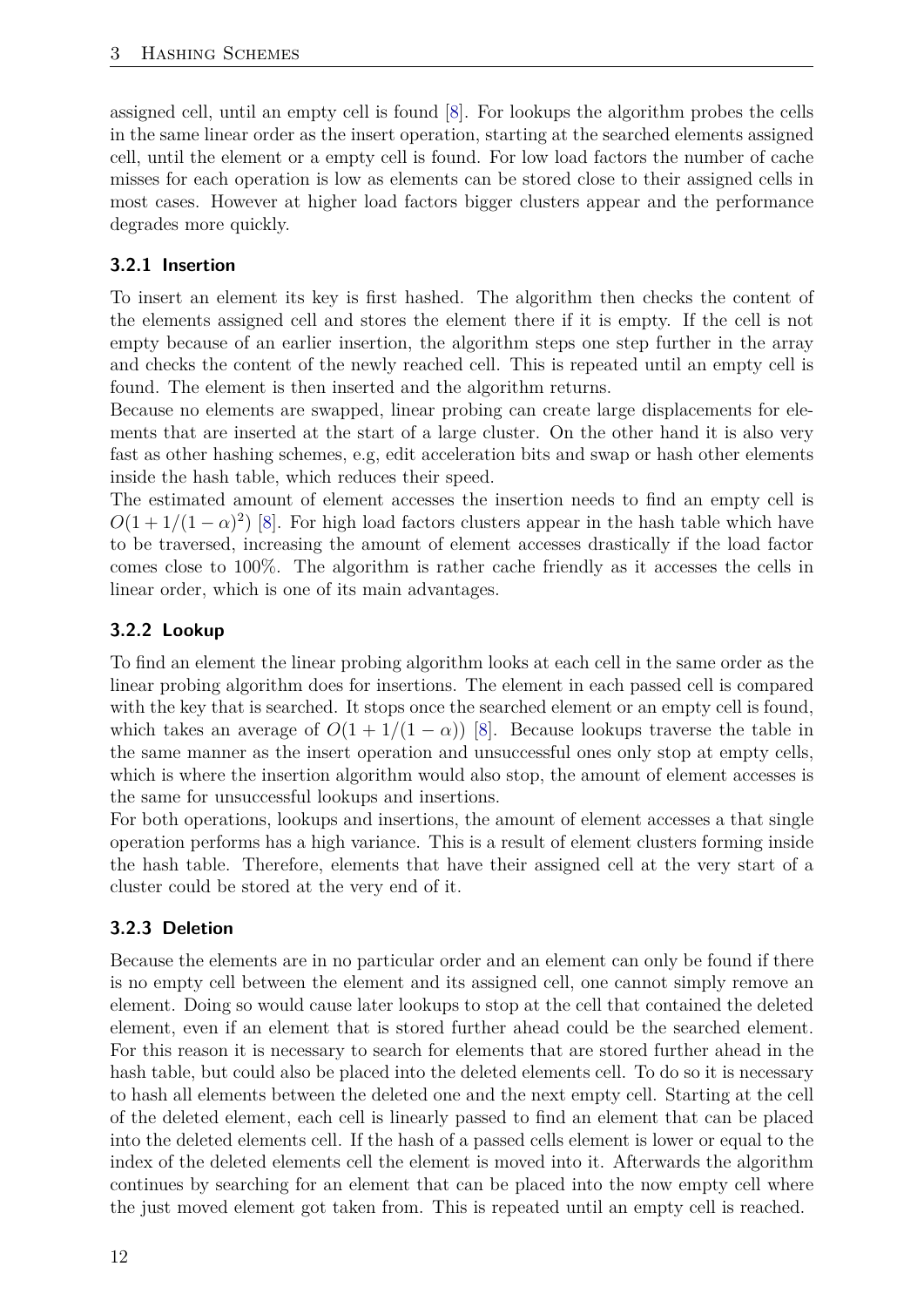It is also possible to use a lazy deletion strategy and mark the cell of a deleted element using a deletion flag. This allows the search algorithm to skip over it. The drawback here is that, for each cell with a deletion flag, unsuccessful lookups will on average take longer, because empty cells without a set deletion flag are rarer. For this reason none of the tests in this work will use deletion flags.

#### <span id="page-12-0"></span>**3.2.4 Variations**

One of the main disadvantages of linear probing is, that unsuccessful lookups have to iterate over each cell until they find an empty one to return. To improve this we present two methods [\(is-Empty bit](#page-12-1) and [bloom filter\)](#page-12-2) that allow some of these lookups to return without accessing any elements by using the per-cell data to sometimes guarantee that an lookup will be unsuccessful. Another property of linear probing, which can be a problem, is the high variance in the amount of elements a lookup has to access. To reduce this variance we present a variation of linear probing [\(maximum distance\)](#page-13-0) where all lookups can return after a set amount of element accesses. Our variation of [coalesced hashing](#page-14-1) also fixes this issue by allowing lookups and insertion to skip most elements that do not have the same hash as the currently searched or inserted element.

<span id="page-12-1"></span>**Is-Empty Bit** To increase the performance of unsuccessful lookups, each cell has a single bit (lp ebit), which is set if there is an element in the hash table which hash is the index of the cell. Now the find algorithm first checks this bit and only continues if it is set. If the bit is not set it returns as it already knows that the search will be unsuccessful.

$$
A_0[k] = 1 \iff \exists i \in \mathbb{N} : h(P[i].key) = k
$$

For low load factors the find algorithm can often return due to this bit not being set. Nonetheless, the performance increase is only small, since a simple linear probing algorithm would not continue for long anyways as most cells are empty. On the other hand, if the hash table has a high load factor, most of the is-Empty bits will be set and therefore lose their effectiveness as fewer lookups can preemptively return.

This method also has a worse deletion performance as it has to check if there is another element mapped to the same cell as the deleted element. To do this, up to all keys between the assigned cell of the deleted element and the first empty cell have to be hashed. This is very inefficient, however elements after the cell of the deleted element already have to be hashed for simple linear probing and its performance is therefore not that much worse than simple linear probings. Because deletion flags are preferred for low amounts of deletions or low load factors, not updating the is-Empty bit if deletion flags are also used could be advantageous. At the same time the performance increase will probably be low for low load factors, since only a few elements have to be hashed as clusters sparse and small for low load factors.

<span id="page-12-2"></span>**Bloom Filter** For high load factors is-Empty bits are inefficient as most bits are set. With the majority of cells marked because another element is mapped to them, the algorithm has to continue until it finds an empty cell. To achieve a better negative lookup performance even at high load factors a bloom filter [\[2,](#page-32-8) [11\]](#page-32-4) can be used instead. It allows up to 92% of unsuccessful lookups to return without accessing a single element. Bloom filters are probabilistic data structures that can tell if an element is definitely not in a set or if it might be in it. They use a bit array and hash elements multiple times, with each hash being used as an index for the bit array where the bit with the index is set. To find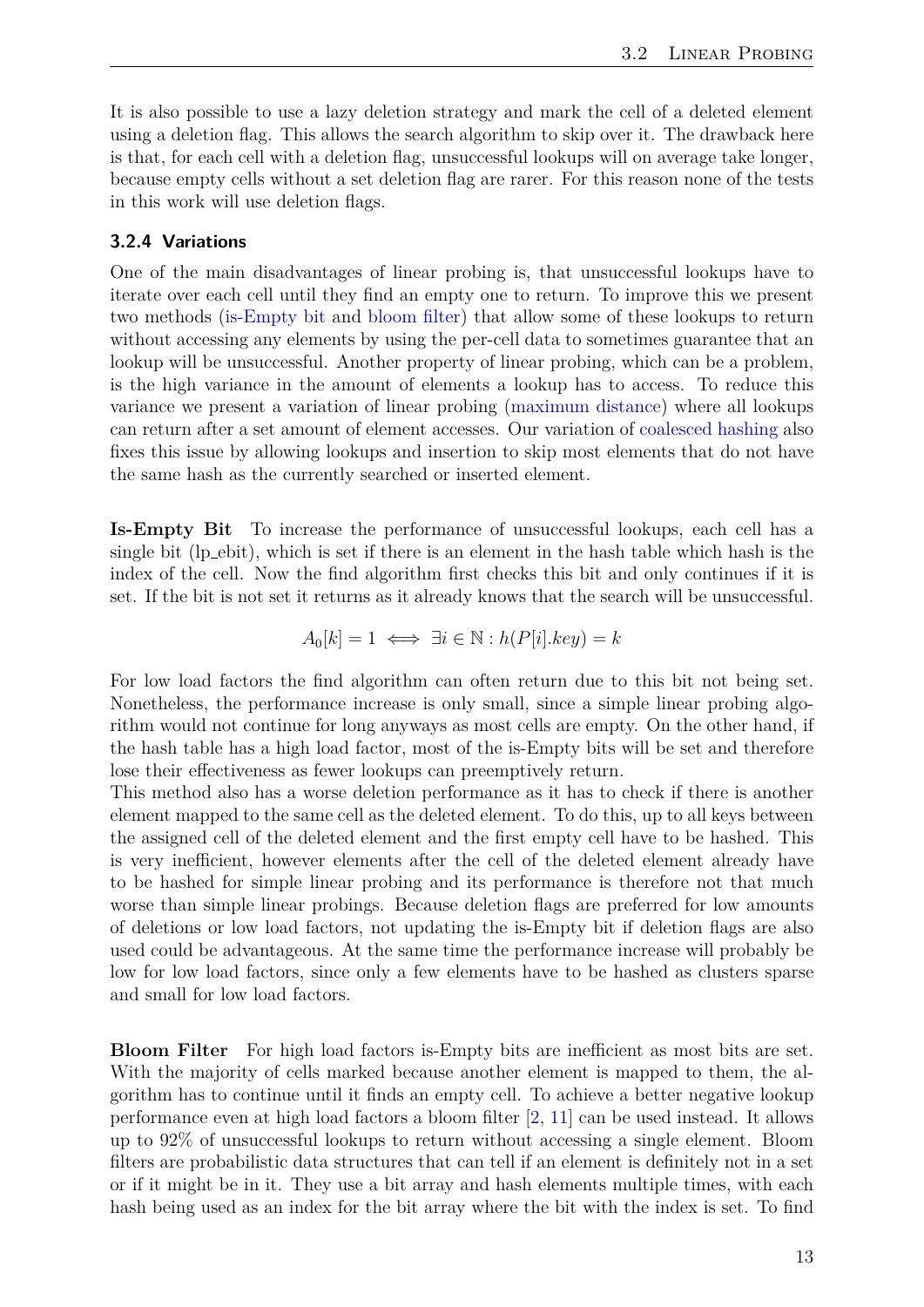out if an element was inserted the same procedure is used, this time checking if the bits are set instead of setting them. If one of the bits is not set the bloom filter can guarantee that an element was not inserted.

A bloom filter can be used as a replacement for is-Empty bits by adding the key of an inserted element to the bloom filter at the elements assigned cell. In this thesis only the last bits of the hash function are used to determine an elements assigned cell. This allows for the remaining bits to be used as the hashes of the bloom filter, improving the performance as no additional hash functions are needed.

The amount of negative searches that pass the bloom filter is dependent on the size of the bit array and the number of bits set for each element. While increasing these values increases the accuracy, it also results in more allocated space or worsens the time the algorithm needs for passing the bloom filter as it has to inspect more bits.

According to our tests (Figure [3\)](#page-14-0) for low load factors  $(<50\%)$  it is best to use eight bits for the bloom with two hashes per element and a 16 bit sized filter with two hashes per element for medium load factors  $\langle \langle 85\% \rangle$ . If the table size is fixed and the load factor gets too high the 16 bits variations cannot insert all elements. In the case that the 16 bits variation cannot insert all elements an eight bit sized variation with two hashes per element should be used again.

Simple bloom filters do not support the removal of inserted elements, therefore a new bloom has to be created every time an element is deleted from the table. This forces the algorithm to not only access all elements between the deleted elements assigned cell and the cell it is stored in, which is needed for linear probing, but to also hash them.

Creating a new bloom filter on every deletion can be avoided by using a counting bloom filter [\[5,](#page-32-9) [11\]](#page-32-4) instead. Each bit of a simple bloom is replaced with a counter which increases whenever the simple bloom would set the bit. Deleting an element can now be done by simply decreasing the counters. There are two major reasons why we decided not to use this method. First, the paper of H. Song [\[11\]](#page-32-4) used this method with separate chaining as collision resolution, which does not require to hash other elements when an element is deleted while linear probing does. Second, the space needed to store a counting bloom filter. The number of acceleration bits per cell has to be at least tripled, because using less than 3 bits per counter could quickly lead to an overflow.

<span id="page-13-0"></span>**Maximum Distance** This method tries to minimize the maximum displacement *dmax* in the hash table. The algorithm for swapping is a variation of the one used for hopscotch hashing, described farther ahead in Section [3.4.1.](#page-20-0) First an element is inserted using linear probing. Afterwards it is swapped with other elements so that all elements have a displacement lower than the current maximum displacement. If that is impossible *dmax* is incremented by one and the algorithm tries again.

#### ∀*k* ∈ *Keys* : *X*(*k*) − *h*(*k*) ≤ *dmax* ∧ *dmax minimal*

Now the find algorithm can stop if the maximum displacement is reached, as the searched element cannot be in farther ahead, and does not need to continue until an empty cell is reached. For backward shift deletions one can either ignore that the maximum displacement could go down or use an additional data structure described in Section [3.3.2.](#page-16-1) This would also affect the insertion time. As this method does not lower the average displacement and forces the find algorithm to check an additional condition for every cell it passes, the average time of successful lookups is higher. Unsuccessful lookups, on the other hand, are only faster if the load factor is very high. This is shown in Figure [3.](#page-14-0) One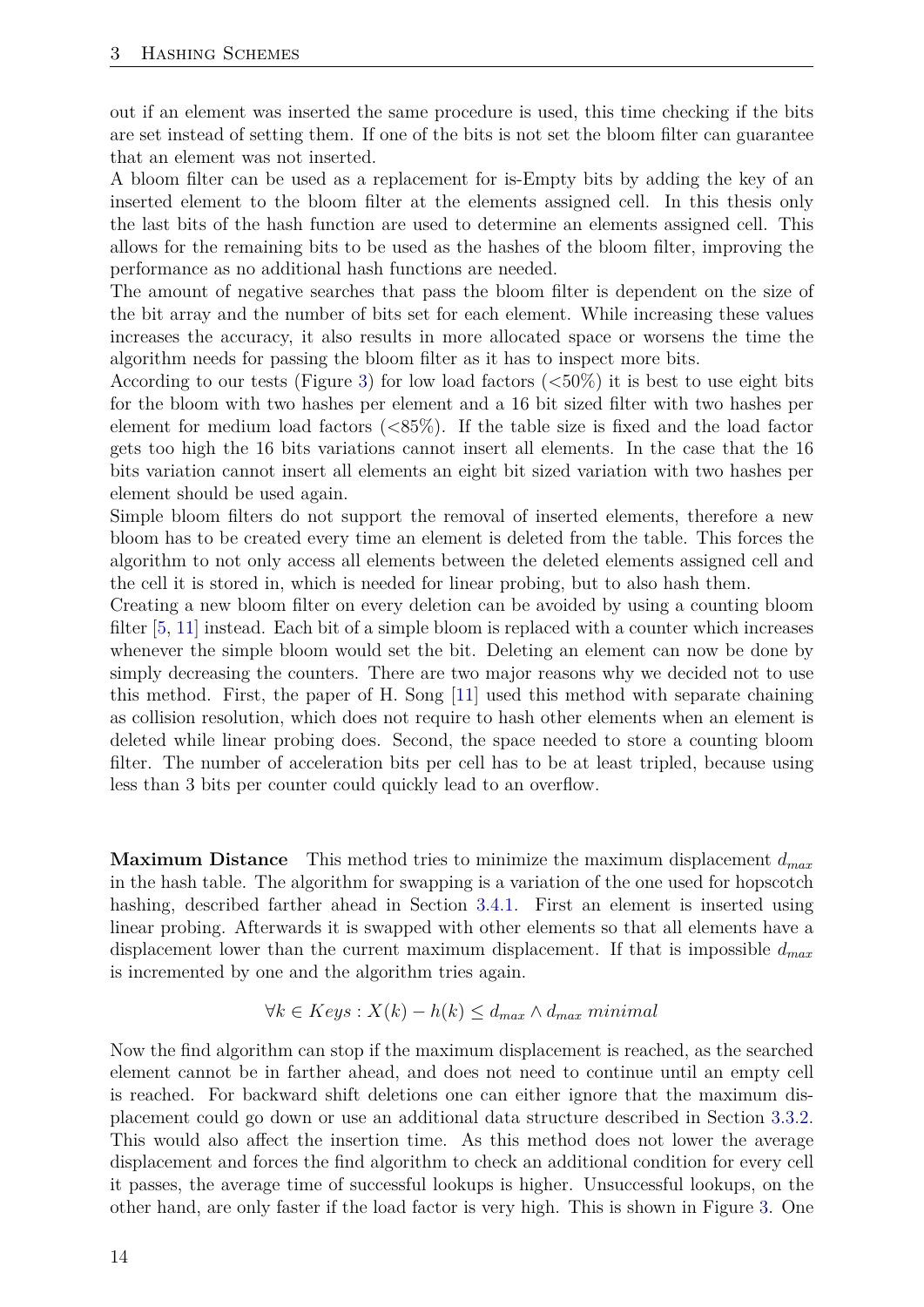

advantage of maximum distance linear probing is that the variance of a single lookups time is far lower.

<span id="page-14-0"></span>Figure 3: Linear probing variations throughput for successful (left) and unsuccessful (right) lookups.

<span id="page-14-1"></span>**Standard Coalesced Hashing** One idea is to enable the skipping of elements with a different assigned cell than the element one is looking for by creating linked lists for elements with the same assigned cell inside the hash table. Each cell stores a pointer to the next element in the list inside its acceleration bits. If an element is inserted, the algorithm follows these pointers, with the first pointer being at the cell the element is assigned to, until it reaches the last element of the list. It then searches an empty cell, inserts the element there and sets the pointer of the last element of the list to the previously empty cell. To find an element one can now simply iterate the linked list that starts at an elements assigned cell.

This method is a specific case of Coalesced Hashing without a cellar called standard coalesced hashing [\[12\]](#page-32-2), however there are two differences to the implementation in the original paper. The first difference is the place where elements are stored when the assigned cell is already filled. The original paper stores them at the very end of the hash table while we try to store them near their assigned cell. Secondly we reduced the number of acceleration bits needed for each cell by storing the amount of cells between the lists elements, instead of their actual index, and use these distances as pointer by adding the index of the current element to it. An example for our implementation of standard coalesced hashing is shown in Figure [4.](#page-16-2)

Because lists can store their elements in the cells where other lists would start, it is possible for an element to be hashed to a cell where an element of another list is. This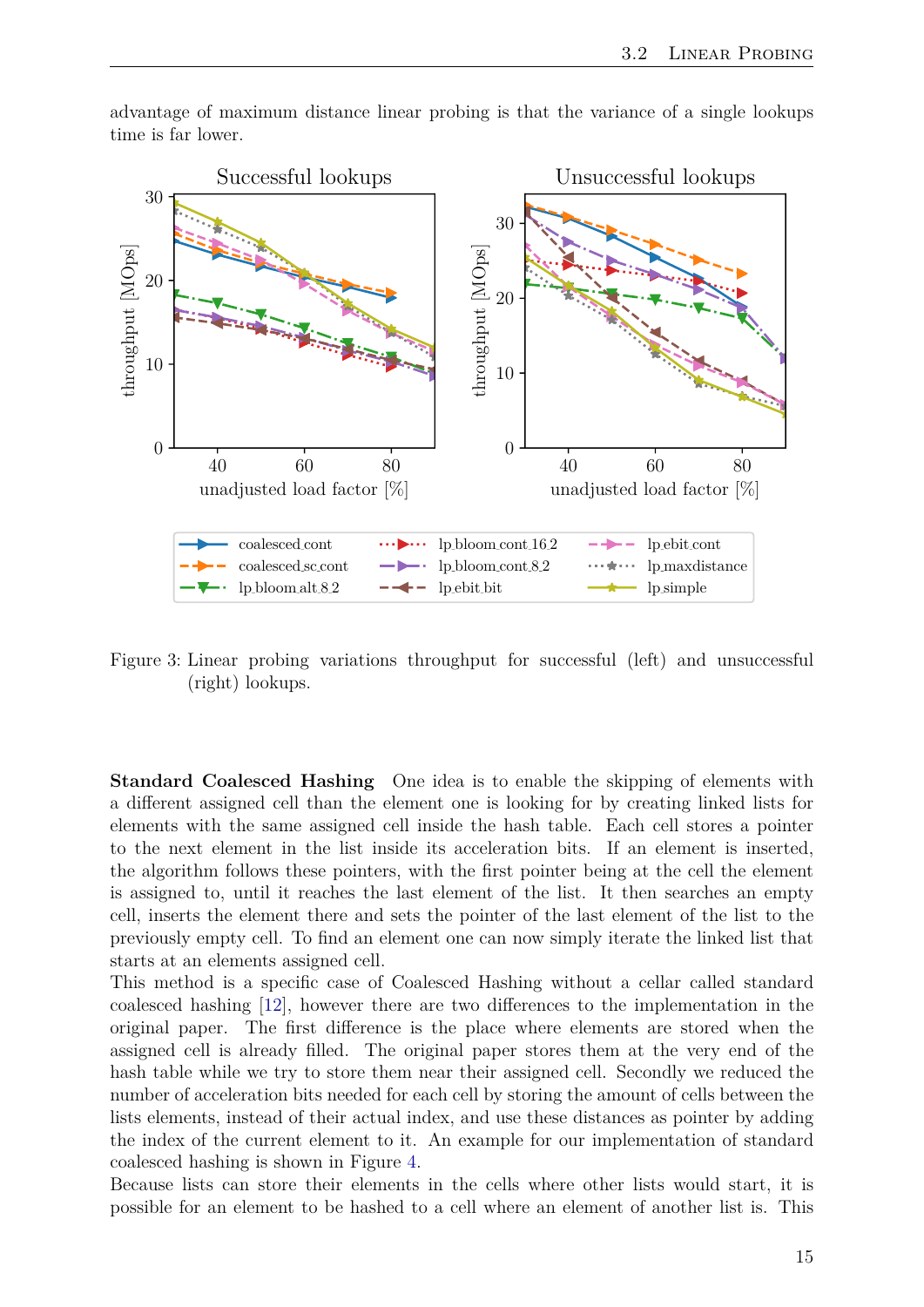means that the cell where a list of elements with the same assigned cells starts can be in the middle of another list. Lists can therefore contain elements with different assigned cells and the search operation still looks at them.

We propose another insert algorithm to guarantee that all members of a list are assigned to the same cell (coalesced  $16$  sc). This is achieved by comparing the assigned cell of the element that has to be inserted with the assigned cell of the element that the cell contains. If they are the same, the algorithm can proceed like normal. If they are not the same the algorithm swaps the two elements and corrects the pointer to the cell: Either to point to the next element of the list or to point nowhere if there is no such element. Afterwards, the element that has been removed from the hash table is inserted again. Overall this results in lists being shorter and therefore finding an element in a list is generally faster. Deletions with standard coalesced hashing have to be handled carefully if their value is the distance to the next elements. They only have a limited range and, after deletions occurred, it is possible for empty cells to exist between the elements of a list. Pointers in a hash table with standard coalesced hashing in most cases do not shrink and their value only decreases if they are removed after all later elements of their list have been deleted. As a result it is far more likely for a pointer to exceed its maximum range if deletions occur and no precautions have been taken.

To improve the longevity of the hash table using coalesced 16 we remove all elements that are stored after the removed element and that are part of the same list, and reinsert them. This guarantees that no empty cell exist between all removed elements and the last element in the list that was not removed. Therefore the distance between the lists elements remains small even after many deletion/insertion cycles.

For coalesced 16 sc on the other hand we utilize that the elements of each list all have the same assigned cell. It allows the remaining elements of the list to all swap with the element before them or the last element of the list to be placed in the cell of the deleted element. As a result deletions do not increase the distance between elements, however they also do not reduce them which should make this method worse for the hash tables longevity. However, it is also far faster than the previous method as no additional elements are hashed and fewer elements are accessed.

We had two other ideas for deletions that we did not implement. The first is very fast but unsustainable: deletions simply remove an element and update the pointer pointing to the cell that contained the element. As a result lookups have to continue until a cell without a pointer is found, even if it passes an empty cell on the way, resulting in worse lookup performances and a worse longevity. The second idea is for insertions to not follow the cells pointers but instead use the same insert as simple linear probing. The pointers can be updated after an empty cell is found. As a result it does not matter if there are empty cells between the elements of a list and deletions do not have to worry about creating them. If the same deletion algorithm as coalesced 16 is used the longevity of the hash table should be guaranteed.

## <span id="page-15-0"></span>**3.3 Robin Hood**

Robin hood hashing (rh simple) was first introduced in 1985 by P. Celis and P. Larson and J. I. Munro. The idea behind it, is to move elements based on their displacement to have a lower variance in the overall displacement of elements. While for linear probing elements that were inserted early generally have lower displacement than the elements that are inserted later, and are never moved unless a deletion occurs, in robin hood hashing the time when an element has been inserted matters little as it tries to give each element the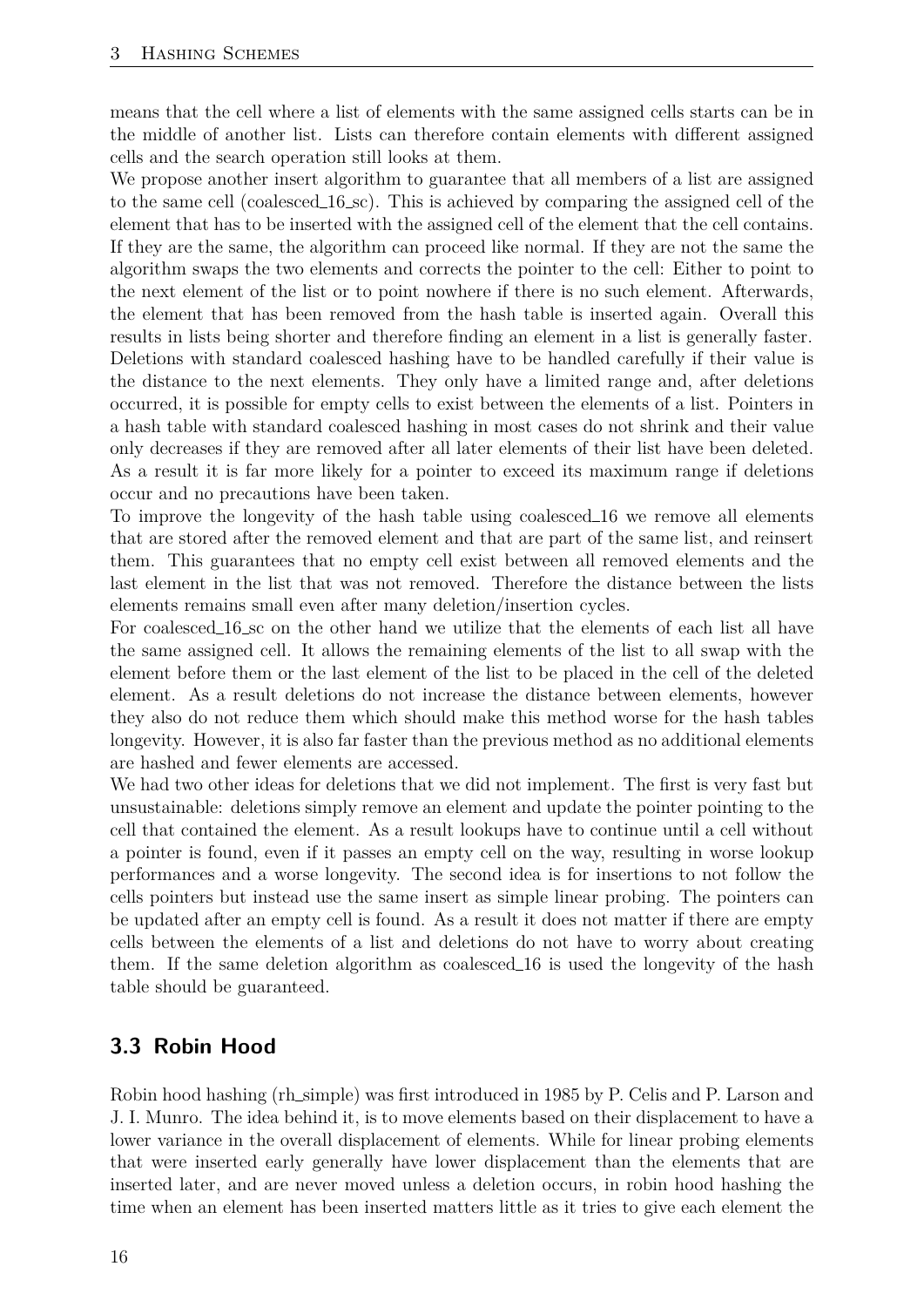

<span id="page-16-2"></span>Figure 4: Example of a hash table using standard coalesces hashing (coalesced 16). The letters represent the elements, the number at the bottom right is their hash and the number above the distance to the next element of the list.

same displacement. Elements that have a low displacement are placed farther away from their assigned cell to allow other elements that have a high displacement to be placed closer to their assigned cell.

#### <span id="page-16-0"></span>**3.3.1 Insertion**

To achieve that elements have a normalized displacement, the insertion algorithm swaps elements during the insertion depending on their displacement. It goes linearly over each cell, starting at the inserted elements assigned cell and hashes every passing element. The displacement of each element that is passed is compared with the displacement of the element that is currently inserted had it been in the cell instead. If the passed element has the lower displacement it will be placed into the cell. To make space for it, the current element in that cell and all following ones until the next empty cell are moved by one cell. The element is then inserted into the now empty cell.

The algorithm also stores the maximum displacement that is currently in the table, allowing unsuccessful find operations to stop if the maximum displacement is reached. While the maximum displacement is needed to allow unsuccessful lookups to return early, every time an element is moved inside the hash table its new displacement has to be calculated. Therefore the find algorithm, which often shifts many elements by one to make space for the currently inserted element, has to hash far more elements than it would otherwise have to.

One property of robin hood hashing is that the elements of the table are sorted by their hash and all elements with the same assigned cell are directly next to each other, which will be important for the variation this thesis introduces.

#### <span id="page-16-1"></span>**3.3.2 Deletion**

Each element after the deleted cell is hashed and, if the hash is lower than the index of the cell they are in, moved one step back. If the hash is not lower it means that the element is already in its assigned cell and cannot be shifted back, making the algorithm stop. Otherwise, it continues until an empty cell is reached. For the maximum displacement counter, the first method is to simply not update it and ignore that the actual maximum displacement could be lower than the counter. This can be done, because it would only force unsuccessful find operations to do more cell lookups than necessary. The second method is to store an array of integers which tell how many elements for each displacement exist. Therefore, the value at index zero proclaims how many elements have a displacement of zero, the value at index one how many elements have a displacement of one, etc. The array does not need a lot of space as robin hood keeps the maximum displacement at its minimum. The drawback of this method is that the array has to be updated on every swap which also includes the insert operation, therefore reducing its performance. In this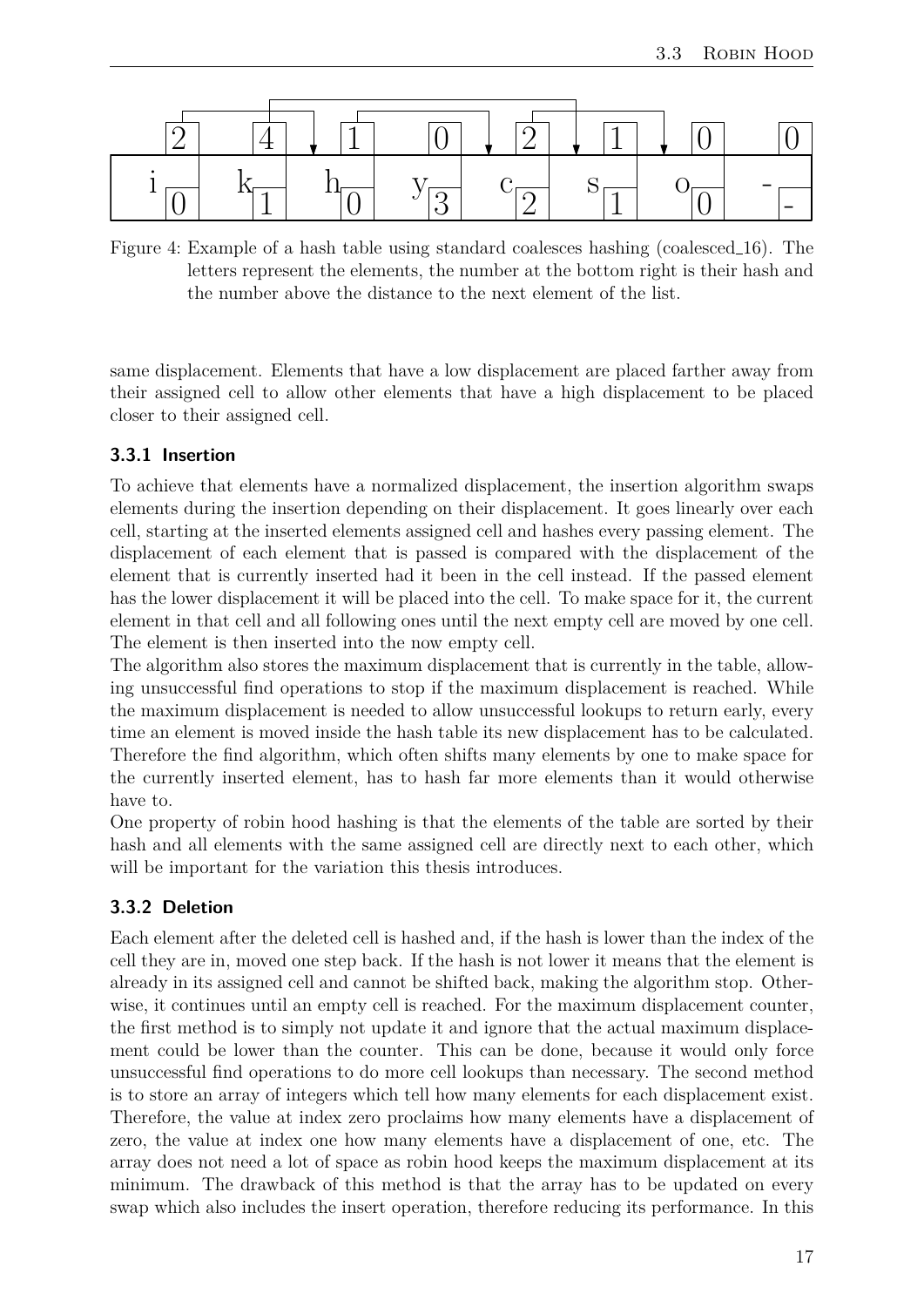work we choose to use neither of these methods and simply not support deletions if one of them would be needed to not influence insertion or lookup times.

#### <span id="page-17-0"></span>**3.3.3 Variations**

While robin hood hashing has a far lower variance than linear probing, the additional performance loss of the insertion operation is often too high to justify using it. The variations we present try to solve this by using the sorting that robin hood hashing creates to improve the performance of lookups. Our first variation [\(Startpointer\)](#page-17-2) will use a pointer to skip directly to the first element that is assigned to the same cell as the element that is searched for or that is getting deleted. The second variation [\(3Bit\)](#page-18-1) will scan over the acceleration bits of multiple cells to archive the same.



<span id="page-17-1"></span>Figure 5: Robin hood hashing variations throughput for successful and unsuccessful lookups.

<span id="page-17-2"></span>**Startpointer** Each cell gets one byte of acceleration data, called startpointer (rh\_sp), which, added to the cells index, is the index of first element that is mapped to the cell. Because hash tables that use robin hood hashing are sorted, elements with the same hash form a chain. The startpointer can be used to determine where the chain of the elements with the same assigned cell starts. As a result the find algorithm only has to go over this chain to find an element.

One implementation for robin hood hashing with startpointers initiates all acceleration data with a bytes maximum value to identify cells that have no element hashed to it. An example of it is shown in Figure [6.](#page-18-0) Because the find algorithm only knows where a chain starts, but not where it ends, unsuccessful lookups have to continue until the maximum distance or an empty cell is reached. Other stop conditions, like hashing each passed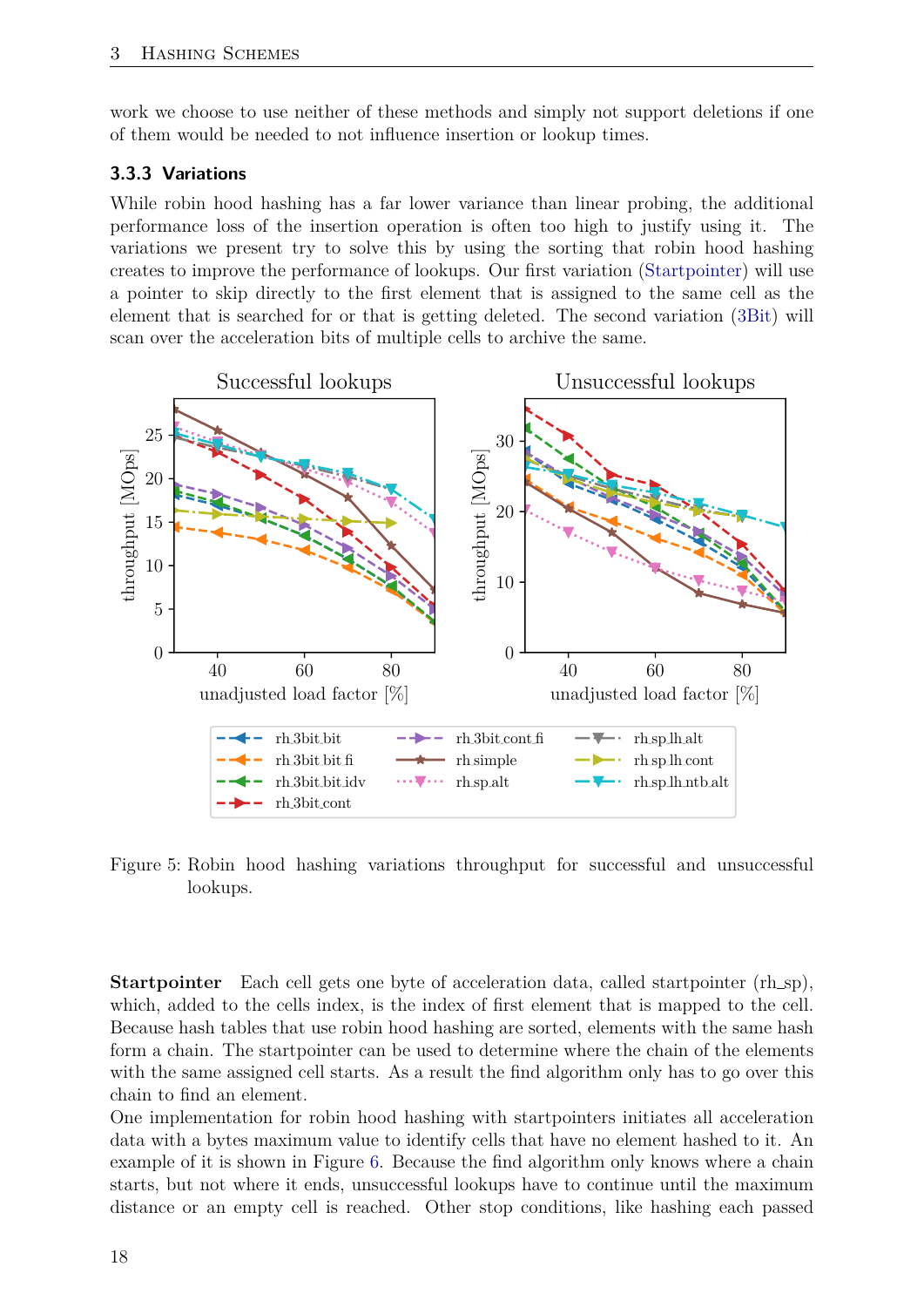element to see if the chain ended or searching for the startpointer that tells where the next chain would start, are also possible. It is interesting to note that the insert algorithm in our tests was slower if it used the startpointer to find the start of the chain. Most likely this is because of branching issues as it has to check if the startpointer has the maximum value.

A second implementation (rh\_sp\_lh\_ntb) has each cell, that contains an element but has no element hashed to it, point to the same position as the next cell that has an element hashed to it. Now the end of a chain is simply the startpointer of the cell that is next to the one indicating where the chain starts. Insertions can also be improved as an element can always be inserted at either the startpointer of the initial cell, if it previously had no element hashed to it, or at the end of the chain. To increase the performance of unsuccessful finds it is also possible to only use seven bits as startpointer and the last bit as is-Empty bit (rh\_sp\_lh). On the other hand using only seven bits for the startpointers also increases the probability that an element has a displacement larger than what is addressable with seven bits and thus fail the insert. An unsuccessful insert because the element was placed outside the addressable range is far less likely if eight bits are used instead of seven.

The efficiency of the startpointer variations comes from the low amount of cells that are accessed and the fact that these cells are all directly next to each other in the table, which allowed for up to 100% faster lookups than simple robin hood hashing. A find operation therefor only accesses the startpointer and all elements that are mapped to the cell, plus a maximum of one, if its unsuccessful, creating a very low amount of cache misses.

The deletion algorithm is similar to the one used in simple robin hood hashing. The only difference is the updating of startpointers for shifted elements.



<span id="page-18-0"></span>Figure 6: Example of a hash table using robin hood with startpointer (rh\_sp) with  $n_A = 3$ and is Empty bit combination. The letters represent elements and the number to their bottom right is their keys hash.

<span id="page-18-1"></span>**3Bit** A relative unknown variation of robin hood is based on quotient filters [\[1\]](#page-32-10) and will be called 3Bit in this thesis. Similar to startpointers, 3Bit robin hood only has to access acceleration bits to find all elements that are mapped to a cell. Like a quotient filter, a cell gets three acceleration bits, each to describe if one of the following statements is true:

- is-occupied bit: The cell has an element mapped to it  $A_0[i] = 1 \Leftrightarrow \exists j \in \mathbb{N} : h(P[j].key) = i$
- is-continuation bit: The key in the cell and the previous cell have the same hash  $A_1[i] = 1 \Leftrightarrow h(P[i].key) = h(P[i-1].key)$
- is-shifted bit: The element in this cell has a displacement higher than zero  $A_2[i] = 1 \Leftrightarrow h(P[i].key) = i$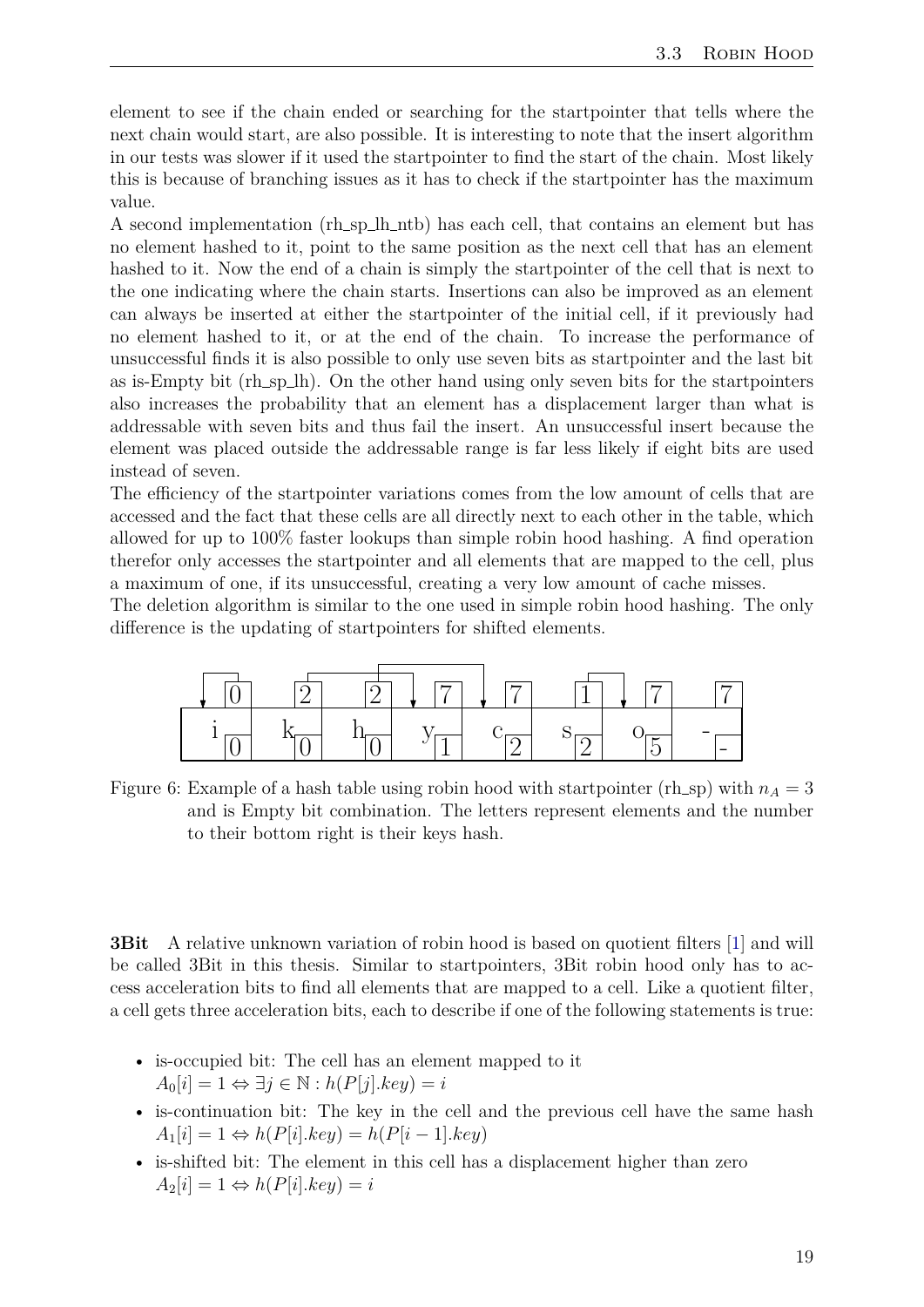To find the elements that are mapped to a cell, the algorithm first checks if the cell has an element mapped to it and stops if that is not the case. It then goes backwards until the first element with a displacement equal to zero is found, counting all cells that have an element mapped to them as well as every occurrence of an unset is-continuation bit. Afterwards it goes back to the cell where it originally started, stops counting cells that have an element mapped to them and continues forward, only counting unset is-continuation bits. Once both counters have the same value the first element that is mapped to the cell is reached and the algorithm can start comparing the keys of each cell. Starting with the second element, unsuccessful finds can be identified using the is-continuation bit. If this bit is set, the algorithm has passed all elements that were assigned to the same cell as the element that is searched. Therefore the search was unsuccessful and the algorithm can return.

For insertions, because we do not use a maximum displacement, not every element that is moved has to be hashed, since the acceleration bits can be updated without hashing the elements (rh<sub>-3</sub>bit). However the same tactic used for the find algorithm can also be used to find the position where an element has to be stored  $(rh_3bit_1)$ . This allows us to not hash any element in the table, and we only need to hash the element that has to be inserted. In theory this should not change the time of element lookups, however in our experiments the find operation was slower if 3Bit fi was used for a not yet solved reason. As 3Bit robin hood hashing accesses the acceleration bits of multiple cells while ignoring their element, it is recommended to use split table storage for the acceleration table. On some occasions the 3Bit algorithm does not need all acceleration bits at once, which can be used to increase performance if the storage method allows access of individual bits  $(rh_3bit_idv)$ .

Figure [5](#page-17-1) shows how bit-by-bit storage is worse than continuous storage, even if only three bits are used. If eight bits are used, the difference between byte by byte storage and continuous storage is negligible. Another important note is how variations that often iterate over the acceleration data are far better of using split table storage. This is best seen by looking at the startpointer variation with one hash per element using continuous and alternating storage, as it iterates little for low load factors and more for higher ones.

#### <span id="page-19-0"></span>**3.4 Hopscotch**

Hopscotch hashing was introduced in 2008 by M. Herlihy, N. Shavit and M. Tzafrir. The idea behind hopscotch hashing is, similar to many of our variations, that finds only need to access cells that are storing an element that was hashed to the assigned cell. To achieve this, hopscotch hash tables (hop simple) store all elements inside a set range of the cell they are assigned to, called neighborhood. In addition, they use per-cell data to store at each cell the positions of elements that are assigned to the cell. They do so by using a bit array, the nth bit of the bit array at index i denotes if the element at cell  $n+i$  is assigned to index i.

$$
A_i[x] = 1 \implies h(P[x+i].key) = x
$$

Now the hopscotch algorithm can skip all cells where the corresponding bit is not set as it knows that their element is mapped to another cell. This is done by starting at the assigned cell and looking at the first bit of the bit array, if it is set the element at the cell is accessed. If it is not set or the accessed element was not the one that is searched, the bit array is left shifted by one and the process repeated for the next bit until the element is found or the bit array only has zeros remaining. Because the lookup algorithm always checks all elements in the neighborhood of a cell, regardless if cells inside it are empty,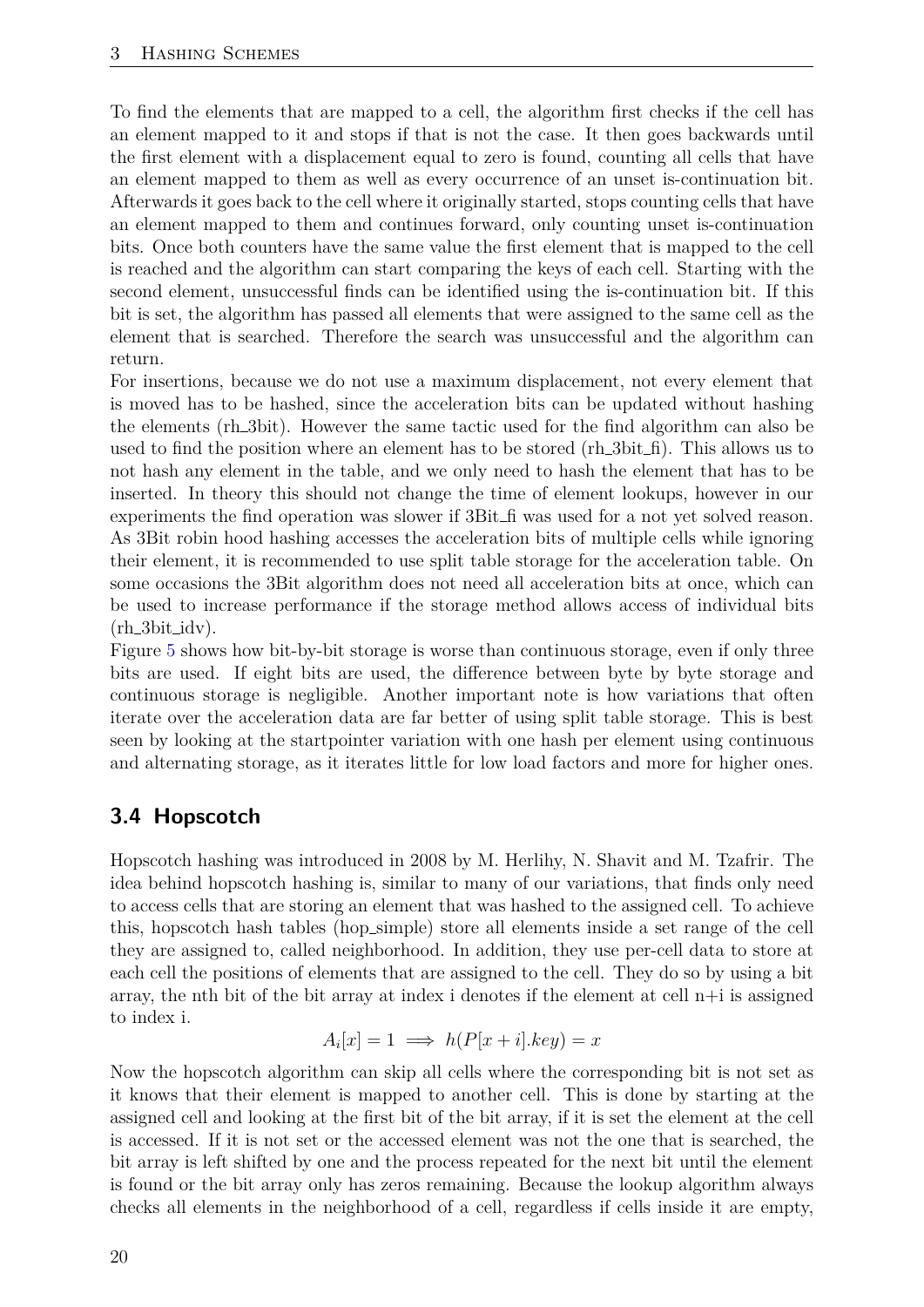deletions can be done by simply removing the element and setting the corresponding bit in the bit array back to zero. An example for how a table using hopscotch hashing looks like can be seen in Figure [7.](#page-20-2)

#### <span id="page-20-0"></span>**3.4.1 Insertion**

To insert an element an empty cell is first searched by starting at the assigned cell of an element and begins a linear search. If the found empty cell is inside the neighborhood of the elements assigned cell, which means that the bit array has a bit responsible for the empty cell, the bit is set and the element inserted. Otherwise, the algorithm has to create an empty cell inside the neighborhood of the elements assigned cell.

This is achieved by repeatedly finding an element closer to the assigned cell that can be moved into the empty cell without it leaving the neighborhood of its own assigned cell. To find such an element the algorithm starts at the first cell that has the empty cell inside its neighborhood and hashes the element in the cell. If the index of the empty cell minus the hash is smaller than the range of a neighborhood, the element can be stored at the empty cell and is therefore moved. If the difference is not smaller, the same repeats with the cell one step closer to empty cell. Should the algorithm reach the empty cell, it returns with an unsuccessful lookup. Otherwise elements are moved using this method, until an empty cell in the range of the inserted elements bit array range is created. The element is then inserted into this created empty cell and the responsible bit in the bit array is set.



<span id="page-20-2"></span>Figure 7: Example of a hash table using hopscotch hashing with  $n_A = 3$ . The letters are elements and the number to their bottom right is their hashed index.

#### <span id="page-20-1"></span>**3.4.2 Variations**

For hopscotch hashing to work, the neighborhood has to be relative large - in this work it contained 32 cells. However a hash table with a capacity of 10 million elements could not be filled to 80%. To allow higher load factors without increasing the neighborhoods size, we present hopscotch hashing with [out of bounds bit.](#page-20-3) It uses an additional bit per cell which will be set at a cell if an element was hashed to the cell but could not be placed inside its neighborhood.

Another problem of hopscotch hashing is that often the needed amount of acceleration data is too high. In our tests the acceleration data size was a quarter of the size of the data array and a hash table using linear probing would have had a 25% higher capacity using the same space. To reduce the size of the acceleration data we implemented a variation [\(Areas\)](#page-21-1) that allows for each bit in the bit array to be responsible for more than one cell. This increased the neighborhoods size and allowed us to reduce the number of bits used per cell.

<span id="page-20-3"></span>**Out of Bounds Bit** To avoid the resizing needed in simple hopscotch hashing, one bit is added to the bit array that indicates that there is an element assigned to the cell which is outside its neighborhood (hop\_oob).

$$
A_{i_{max}}(x) = 1 \implies \exists j \in \mathbb{N} : H(D(x+j).key) = x \land j \ge n_A
$$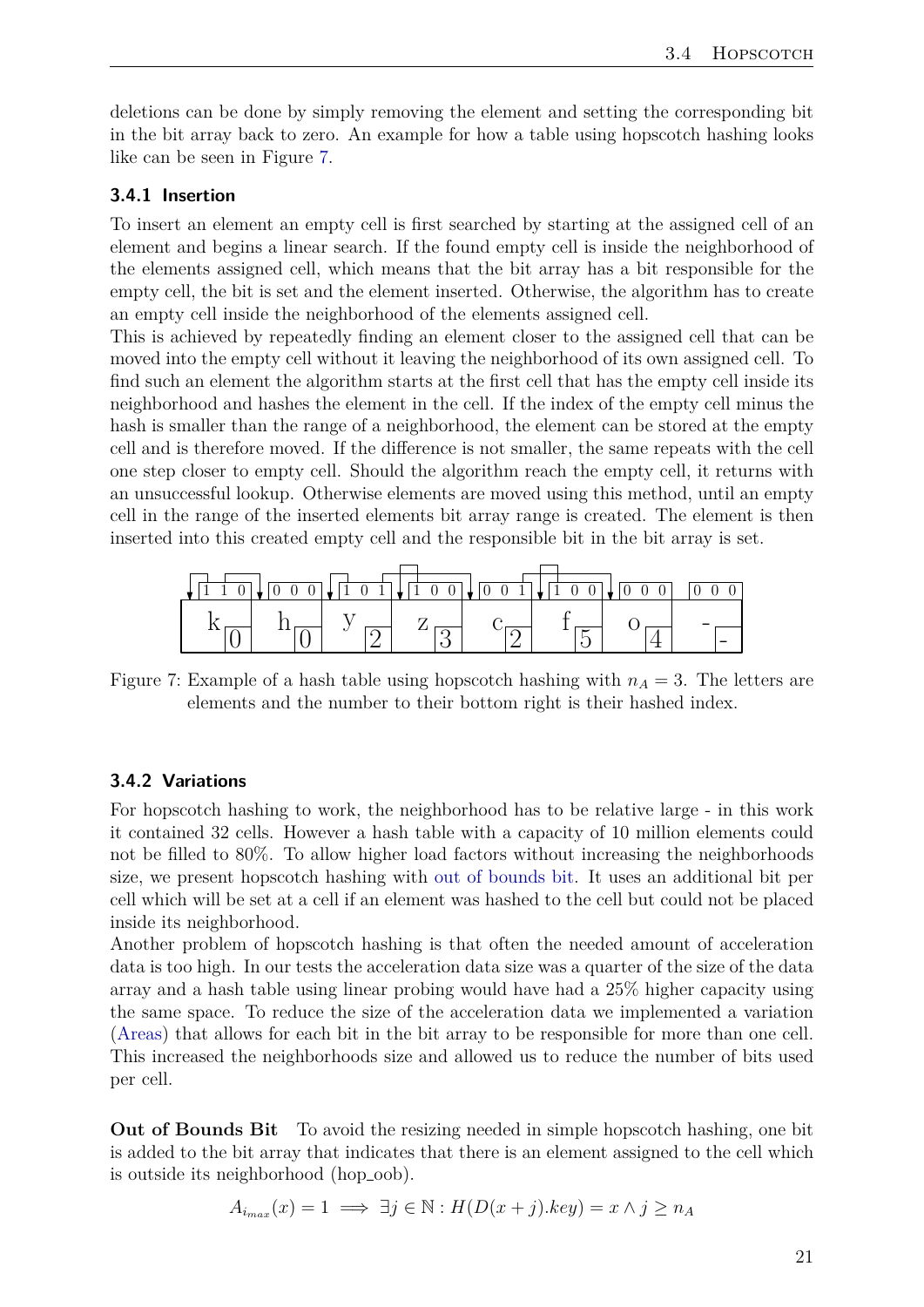If an element can not be inserted using the simple hopscotch hashing algorithm, it is stored inside the empty cell at which the algorithm stopped and this bit is set. Because this only happens at large clusters in the table, only a few of these out of bounds bits are set. If the bit is set and the element was not found inside its assigned cells neighborhood, the find algorithm begins a linear search. This search starts at the first cell outside of the neighborhood.

Because now linear probings search is used, deletions have to be done more carefully. In addition to deleting the element, all elements between the first empty cell and the cell of the deleted element have to be checked. If they are out of bounds they are moved to the empty cell if possible, creating a new empty cell where the element was previously and the process is repeated. This is very inefficient as shown in Figure [9.](#page-22-0) A large bit array is not necessary anymore as its always possible to fill the hash table to its maximum capacity, independent of the neighborhood size. As the large neighborhood of simple hopscotch hashing is only necessary because of a few big clusters, it can be advantageous to, e.g., only use eight bits for the bit array if the out of bounds variation is used as it reduces the space needed for the hash table.

<span id="page-21-1"></span>**Areas** To increase the range of the bit array, in the hopscotch hashing with areas variation a single bit can be responsible for more than one cell. If a bit is set all cells its responsible for have to be checked during the lookup. The following configurations were tested in this work:

- Constant: Each bit is responsible for the same amount of cells (cons).
- Linear: It is linear increased, giving a bit one more cell than the previous bit.
- Exponential: With each bit amount of cells its responsible for doubles (exp).



<span id="page-21-0"></span>Figure 8: Hopscotch hashing with areas throughput for unsuccessful find operations, the first value at the end of the variations name is the number of  $n_A$  (8 for exponential areas) and, for constant areas, the second value is the number cells each bit is responsible for.

In Figure [8](#page-21-0) it can be seen that for negative lookups variations where the amount of cells a bit is responsible for increases are faster than the ones each bit is responsible for the same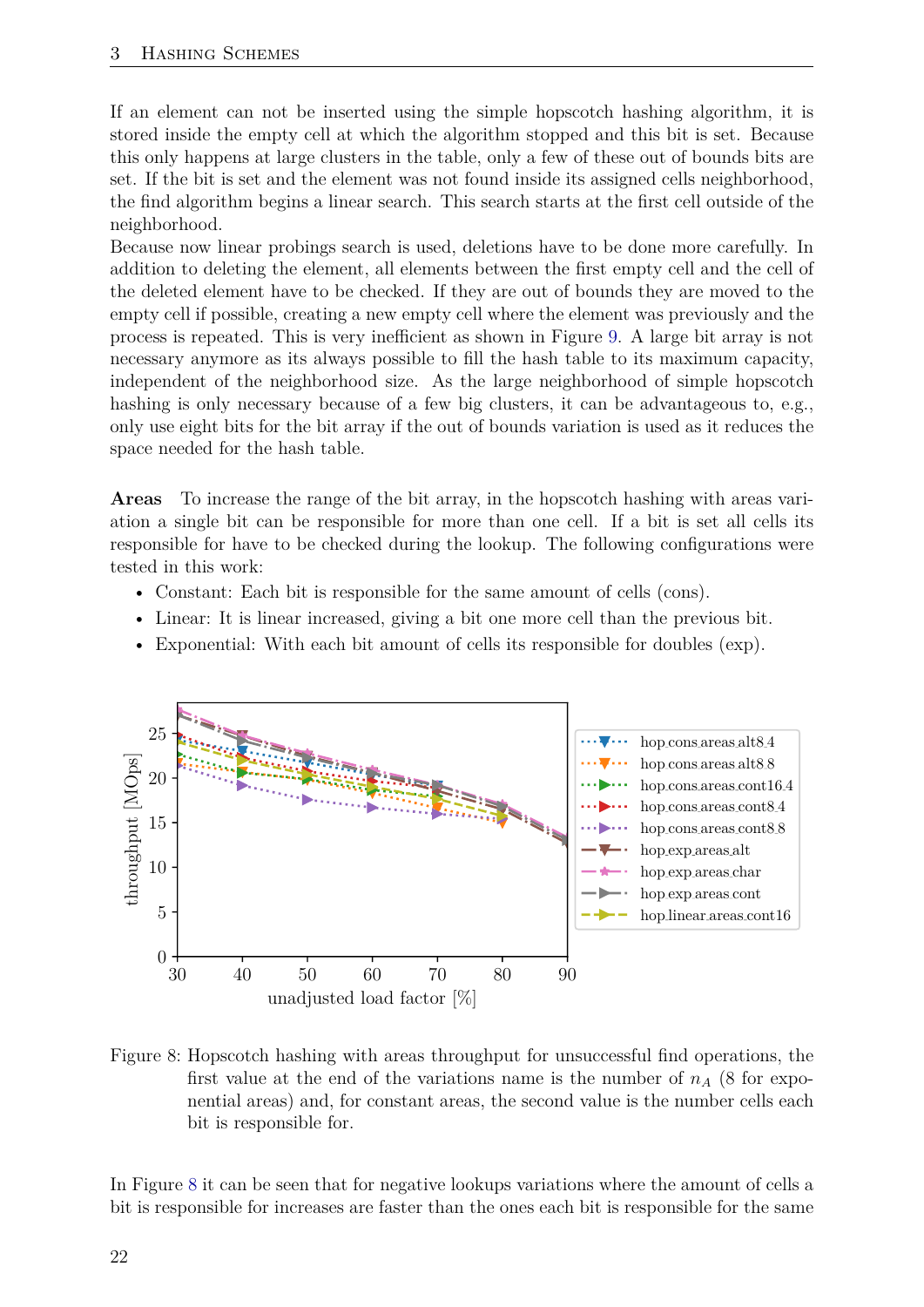amount of cells. This is mainly because most elements are stored close to their cell and, if a key is not found, fewer cells have to be looked up. The chance of a later bit being set is low because most elements are stored close to their assigned cell. As a result accessing many element because a bit that is responsible for many cells was set only happens in a few instances. Furthermore, it is important to note that doubling the neighborhood of cells only has a small effect on the maximum possible load factor. Simple hopscotch hashing seems to be the best performance-wise. Nevertheless, at a high load factor it is not usable as elements can not be placed inside their neighborhood because they are already full (Figure [9\)](#page-22-0). However the variations we presented allow a high load factor and can be used instead.



<span id="page-22-0"></span>Figure 9: Hopscotch hashing variations throughput for insertions and deletions. The first value at the end is the number of acceleration bits (exponential always uses 8) and, for constant areas, the second value is how many cells each bit is responsible for.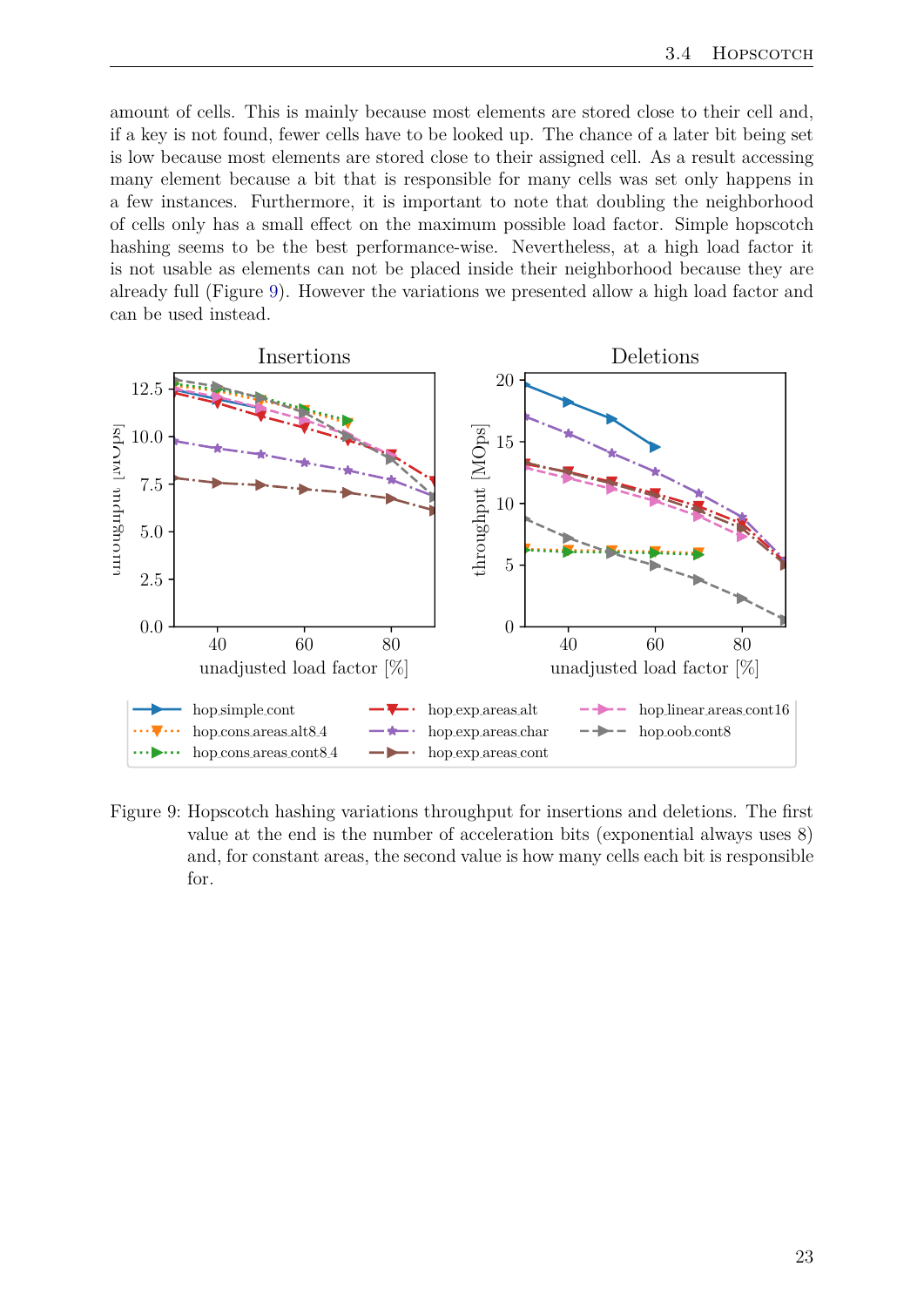# <span id="page-23-0"></span>**4 Evaluation**

Hashing schemes can be evaluated by a variety of factors like element size, hash function and load factor [\[10\]](#page-32-11). In this paper a hashing schemes performance was evaluation for each operation separately using different load factors. Hashing function and element size were fixed while, depending on the scenario, either the hash tables capacity or its allocated space was fixed.

## <span id="page-23-1"></span>**4.1 Setup**

The machine used for the tests had multiple AMD Ryzen 7 1800X Eight-Core CPUs which ran at 1.9GHz. All implementations are written in  $C++$ , only use a single thread and use xxHash as hashing function [\[4\]](#page-32-7). The insert operation is tested by measuring the time it takes to fill an empty hash table with random elements to a given load factor. If one of the tests failed because the hash table could not insert an element, we labeled the hash table as not usable for the current load factor. For the performance of positive lookups all inserted elements were searched once in the same order they were inserted. The performance of negative lookups was tested by searching randomly generated elements. To measure the throughput of deletions, the hash table was first filled to a given load factor, then we deleted every tenth element in the order they were inserted. Afterwards the table was filled to the load factor again. This deletion-insertion process was repeated 10 times so that all elements that were present at the start of the deletion process had been removed. The times between the start and end of each deletion process was measured and added together. All hash tables were tested 50 times for each load factor, with different seeds every time. The same seeds were used for each hash table. A compact overview of the most competitive hashing schemes in this thesis can be seen in Table [1.](#page-29-1)

## <span id="page-23-2"></span>**4.2 Unadjusted Capacity**

Our first batch of tests (Figure [11\)](#page-25-0) used an unadjusted capacity, meaning that each hash table has the same maximum capacity, regardless of how much space they would actually occupy. This can be useful in a scenario where speed is the primary concern and allocated space only plays a background role. While other load factors are also shown on the graphs, the evaluation will be focused on the performance of hash tables at a load factor of 50%. Looking at the performance of the insert operation, it is unsurprising that simple linear probing has the best performance. This is mainly because nearly every other hashing scheme does the same as linear probing at some point during the insert, which is iterating each cell to find an empty one, in addition to the other tasks they have to perform. Linear probing is followed by standard coalesced hashing without shortened chains as it, similar to linear probing, iterates over cells until an empty one is found. Its performance is most likely worse than simple linear probing because it can only skip cells in a few instances as the load factor is low. Robin hood hashing is third, most likely because it only has to iterate over a few cells and hash them. The bad performance of robin hood hashing with startpointers and less hashing as well as hopscotch hashing with exponential areas can be explained by the large minimum amount of operations they perform.

While coalesced hashing comes out at the top, most featured hashing tables have the same throughput for successful lookups if the capacity is unadjusted. This can be explained by looking at the variance of elements that have to be looked up before the right element is found. Less than 15% of elements can not be found with the first two element accesses. For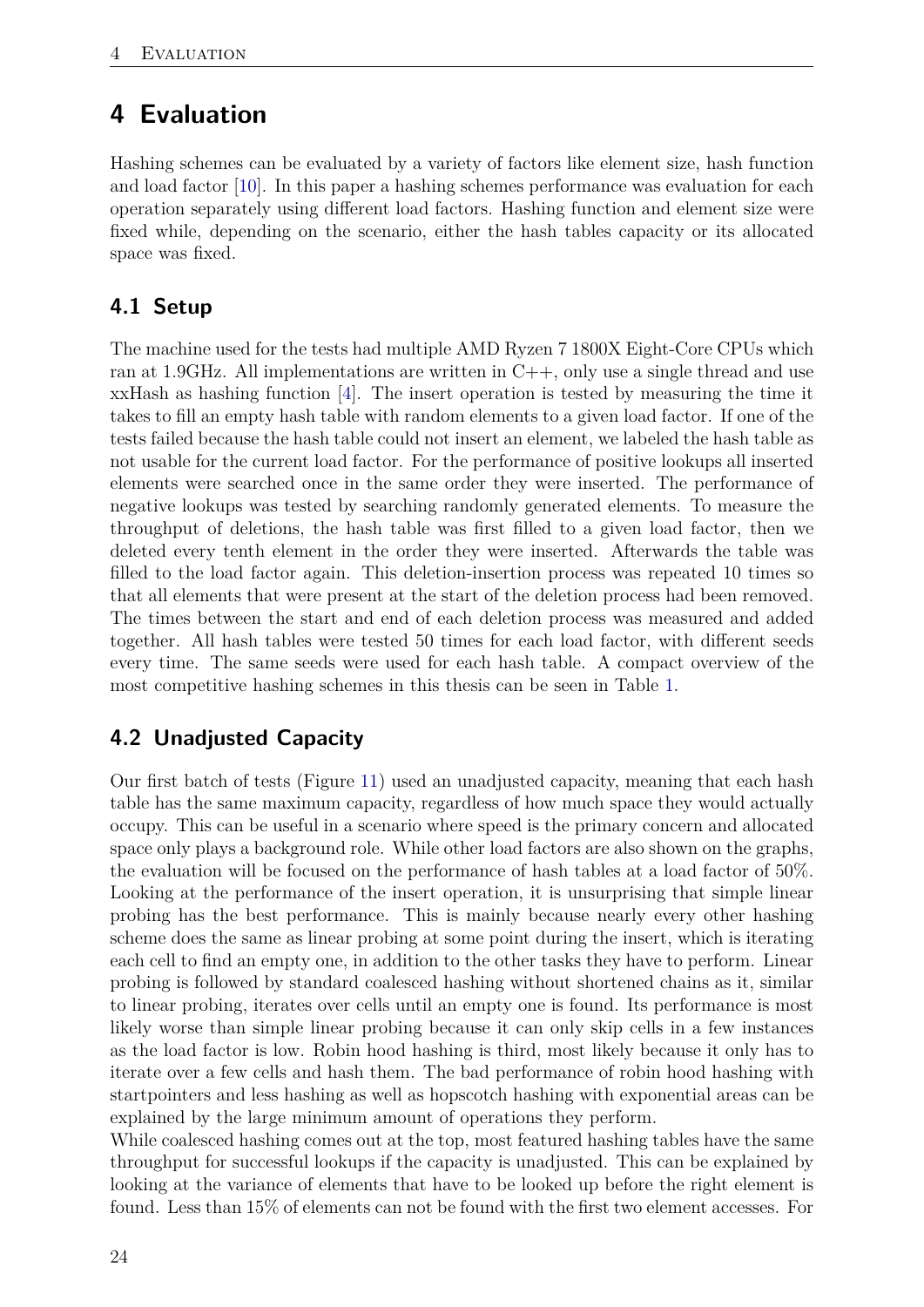unsuccessful lookups using an is-Empty bit is faster than simple linear probing, however coalesced hashing and 3Bit robin hood hashing still have the best performance. This is most likely because the is-Empty bit is stored in a separate table and lookups that passed it will cause at least one additional cache miss. The standard coalesced hashing variations on the other hand often have the elements they access in the same cache line and accessing them is therefore faster. Simple linear probing and robin hood hashing are at the bottom as they both iterate over multiple elements until they stop. Hopscotch hashing is in the middle as it only has to access a few or no elements, however it needs to shift the bit array multiple times to get the position of the elements that are assigned to a cell.

Hopscotch and coalesced hashing show great deletion performances as they do not have to rearrange multiple elements in the hash table during the deletion process. However in most cases the insertion performance also has to be taken into account when looking at deletions. For every deletion an insertion has to have occurred, therefore coalesced hashing has an advantage. On the other hand, depending on the implementation of coalesced hashing, the longevity of the hash table can be far worse than hopscotch hashing. The only other hashing scheme with a good deletion performance is 3Bit robin hood hashing which suffers the same problem as hopscotch hashing of having a bad insertion performance. The bad deletion performance of hopscotch hashing with out of bounds bit and linear probing with is-Empty bit is caused by hashing all elements up to the next empty cell and updating their acceleration bits.



<span id="page-24-0"></span>Figure 10: Percentage of lookups that require more than the given amount of element accesses before returning (with unadjusted capacity of 50%) for successful and unsuccessful lookups. *Note:* The following hashing scheme variations are considered optimal (only scan through elements that are hashed to the same cell): hopscotch, rh 3bit, rh sp lh ntb and coalesced sc. The last two hashing scheme variations access at least one element before they can return.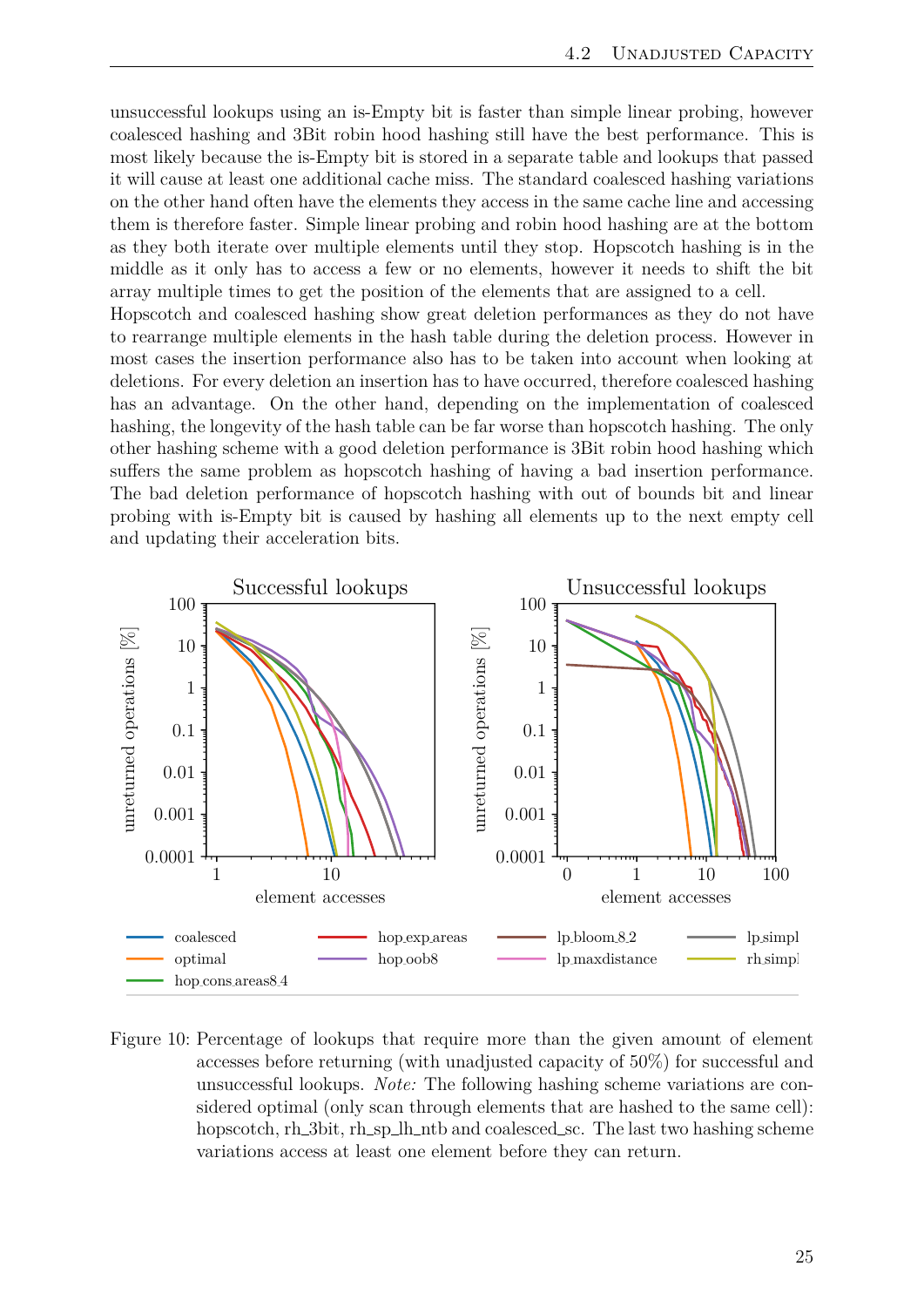

<span id="page-25-0"></span>Figure 11: Throughput of different hashing schemes using a low load factor and an unadjusted capacity.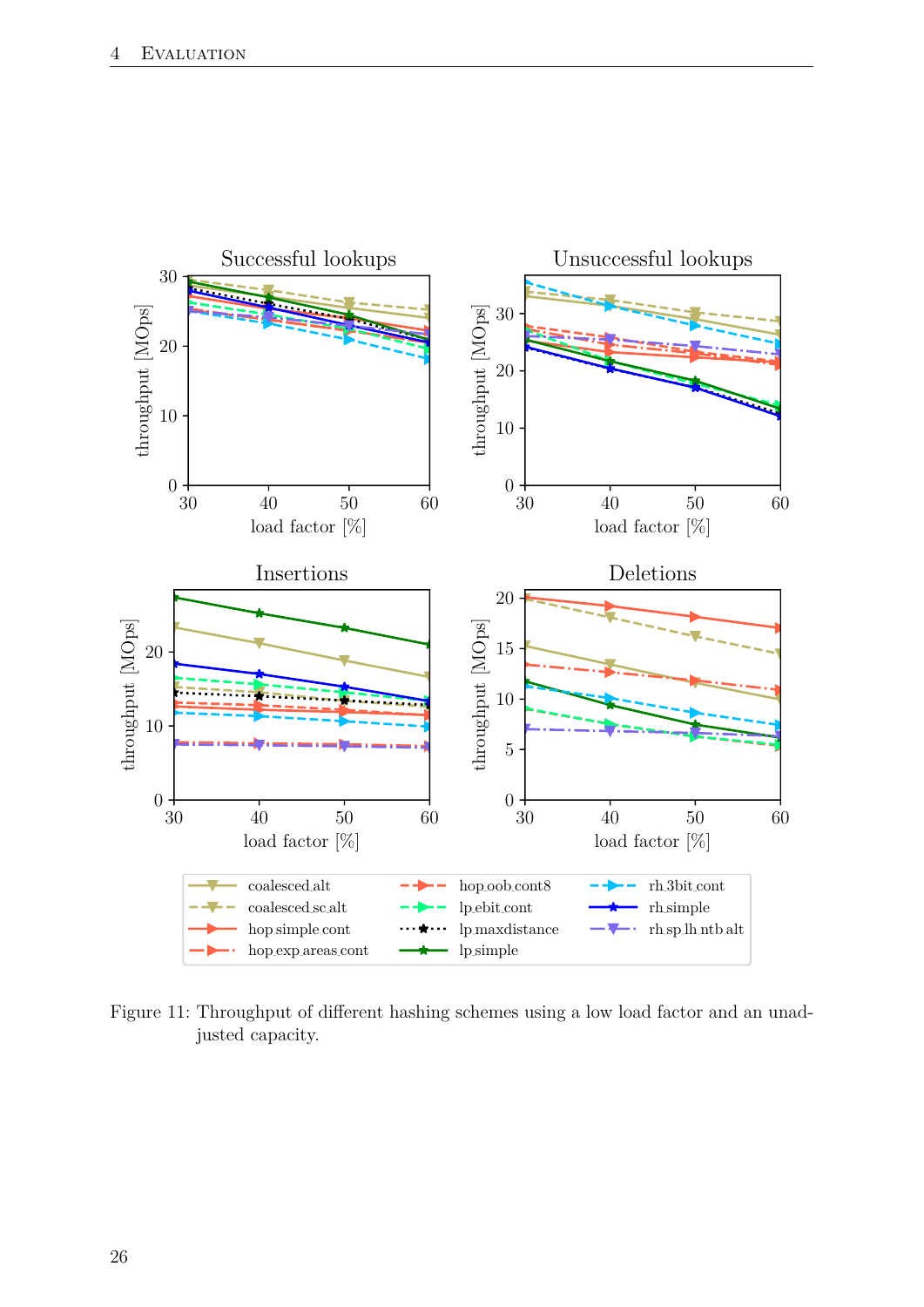### <span id="page-26-0"></span>**4.3 Adjusted Capacity**

Our second batch of tests (Figure [13\)](#page-28-0) adjusted the capacity of each hash table to factor in the space allocated for the per-cell data. This adjustment forces each hash table to occupying the same space as a hash table with the given capacity that uses no per-cell data. As a result hash tables that use a lot of acceleration bits have their capacity reduced by more than 10%. Moreover, it means that some hash tables could not support a high unadjusted load factor, which is the load factor of the hash table if its capacity had not been reduced.

For insertions linear probing has by far the best performance. It is followed by its own variations as they only do a few more operations for each insertion. The bad performance of the variations for robin hood hashing and hopscotch hashing is mostly because they also have to update the acceleration bits.



<span id="page-26-1"></span>Figure 12: Percentage of lookups that require more than the given amount of element accesses before returning (with adjusted capacity of 80%). *Note:* The following hashing scheme variations are considered optimal (only scan though elements that are hashed to the same cell): hopscotch, rh 3bit, rh sp lh ntb and coalesced sc. The last two hashing scheme variations access at least one element before they can return.

Both implementations of standard coalesced hashing have the best performance for successful finds. With the variation that shortens chains coming out ahead, being up to 80% faster than simple linear probing, as it looks at fewer elements per lookup. However they both do not support an unadjusted load factor of 90%, making robin hood with startpointers and no additional hashing, which is otherwise slightly worse, the best viable option for this load factor. Our hopscotch variations that support this load factor thanks to using fewer acceleration bits show a similar throughput as linear probing. The robin hood 3Bit variation on the other hand has a worse performance as it accesses a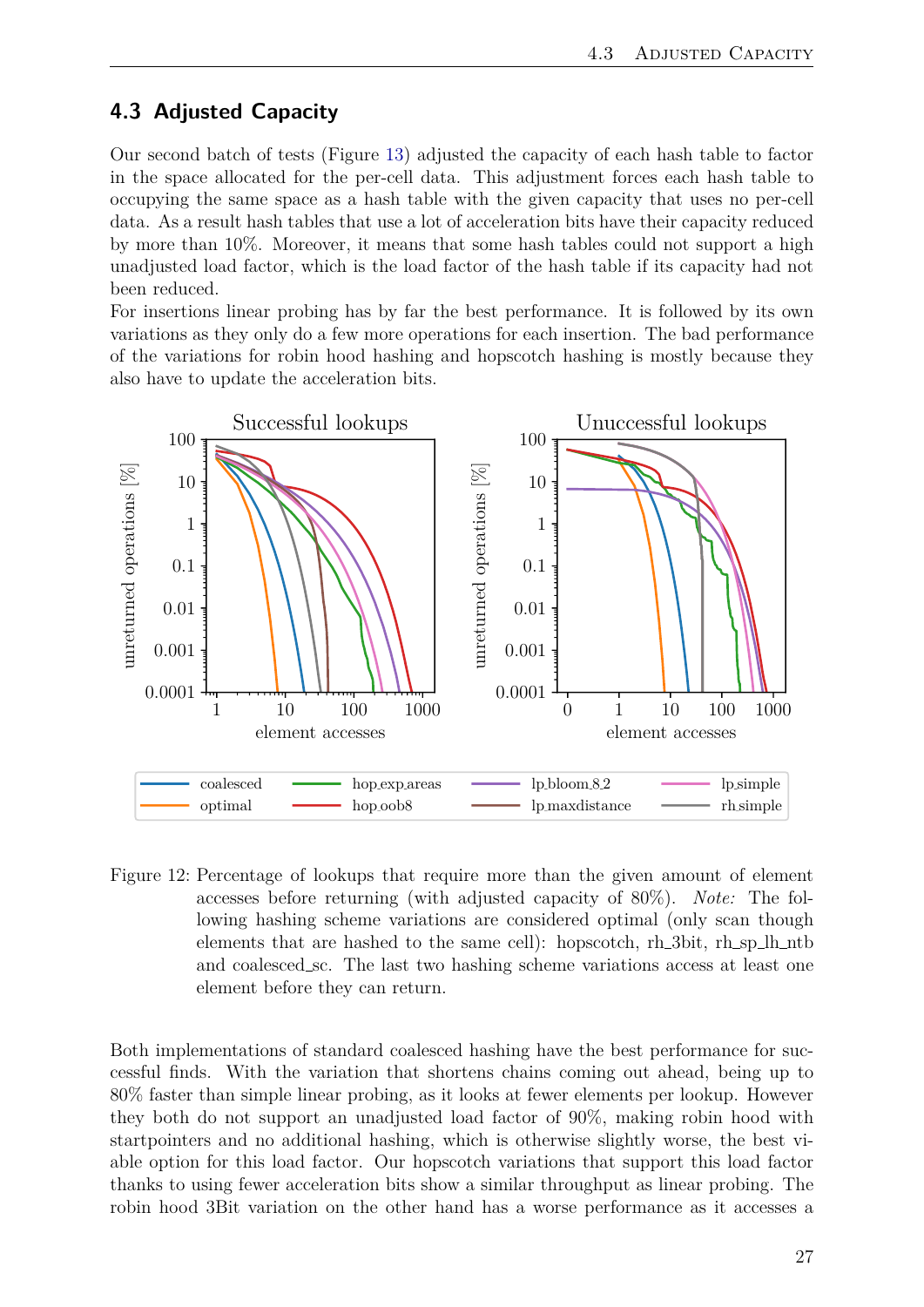high amount of acceleration bits because of the high load factor. The bad performance of linear probing with bloom filter is expected, since it is optimized for unsuccessful lookups and has a lower capacity than simple linear probing.

Similar to successful lookups, coalesced hashing with shortened chains and robin hood hashing with startpointers and no additional hashing have the best unsuccessful lookup performance. One of the reasons these two perform so well is that they only access elements that are hashed to the same cell as the key that is looked for. Coalesced hashing without shortened chains is second tier as it has to look at more elements before it can come to a stop (Figure [12\)](#page-26-1). Linear probing with a bloom filter allows up to 92% of lookups to return without accessing any elements (Figure [12\)](#page-26-1), reducing the time of linear probings unsuccessful lookups by up 50%. However because of the cases where a lookup successfully passes the bloom filter, forcing the algorithm to iterate to the next empty cell, robin hood hashing with startpointer still performs better. Hopscotch with exponential areas has a similar time to linear probings bloom filter variation thanks to accessing fewer elements by only looking at specific areas in the hash table. Linear probing with is-Empty bit shows little improvement to regular linear probing compared to the previously mentioned hashing schemes because the amount of unsuccessful searches where the is-Empty bit was not set is low as a result of the high load factor. This forces many lookups to do the same search as if normal linear probing was used.

For deletions coalesced hashing with shortened chains and hopscotch hashing with exponential areas show by far the best performance as they do not rearranging multiple elements in the hash table. They are followed by hopscotch with exponential areas, which only hashes few amounts of elements, as well as coalesced hashing without shortened chains which reinserts the few remaining elements of the deleted elements chain. Hopscotch hashing with out of bounds bit and linear probing with bloom filter have the worst performance as they both hash multiple elements to rearrange the array and to update the acceleration bits.

Linear probing with maximum distance performs similarly to simple linear probing as the only addition is the check if the maximum distance is reached (Figure [3\)](#page-14-0). The variance of lookups however is far better for the maximum distance variation, which can be seen in Figure [10](#page-24-0) and [12.](#page-26-1)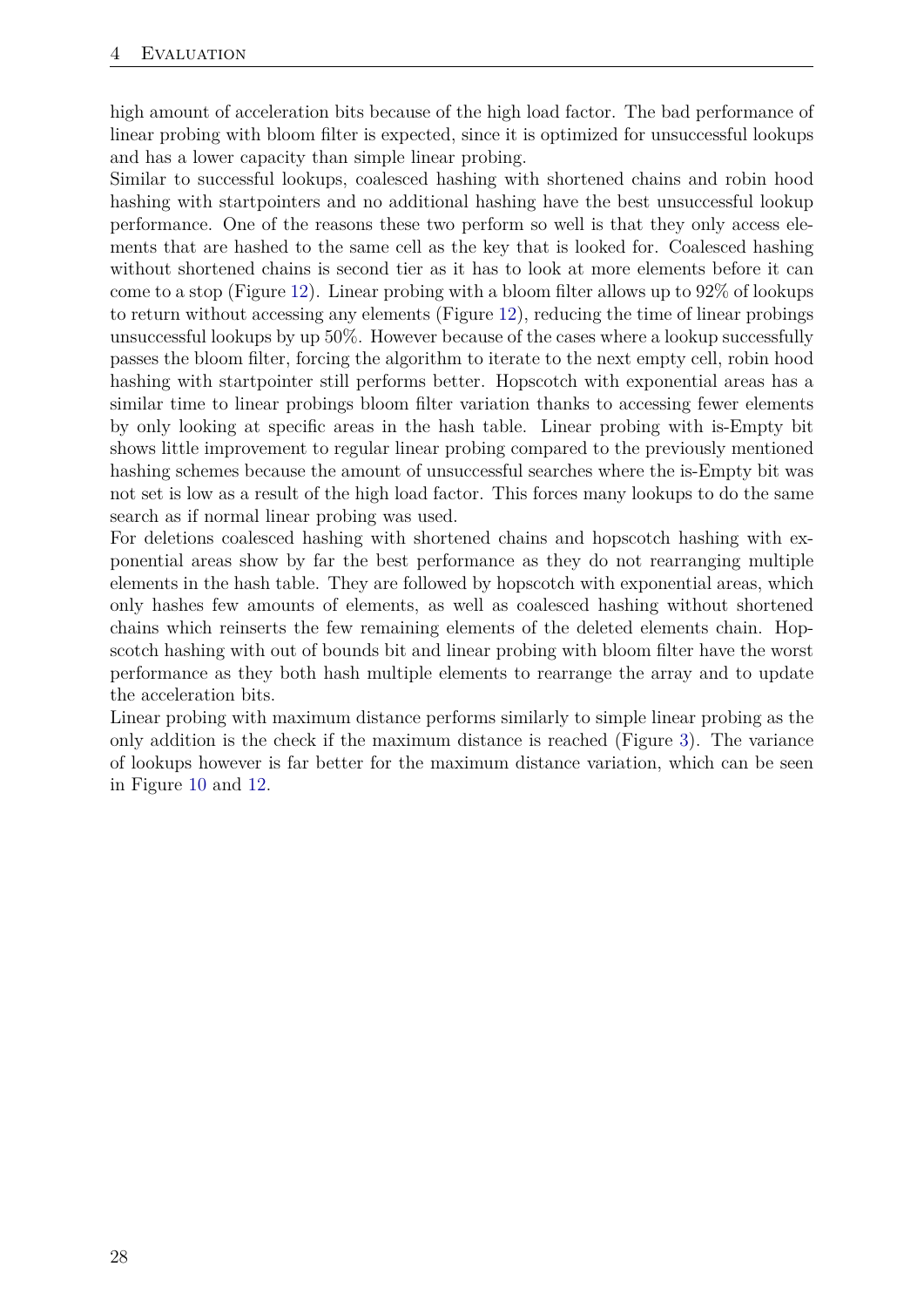

<span id="page-28-0"></span>Figure 13: Throughput of different hashing schemes using adjusted capacities and a high unadjusted load factor.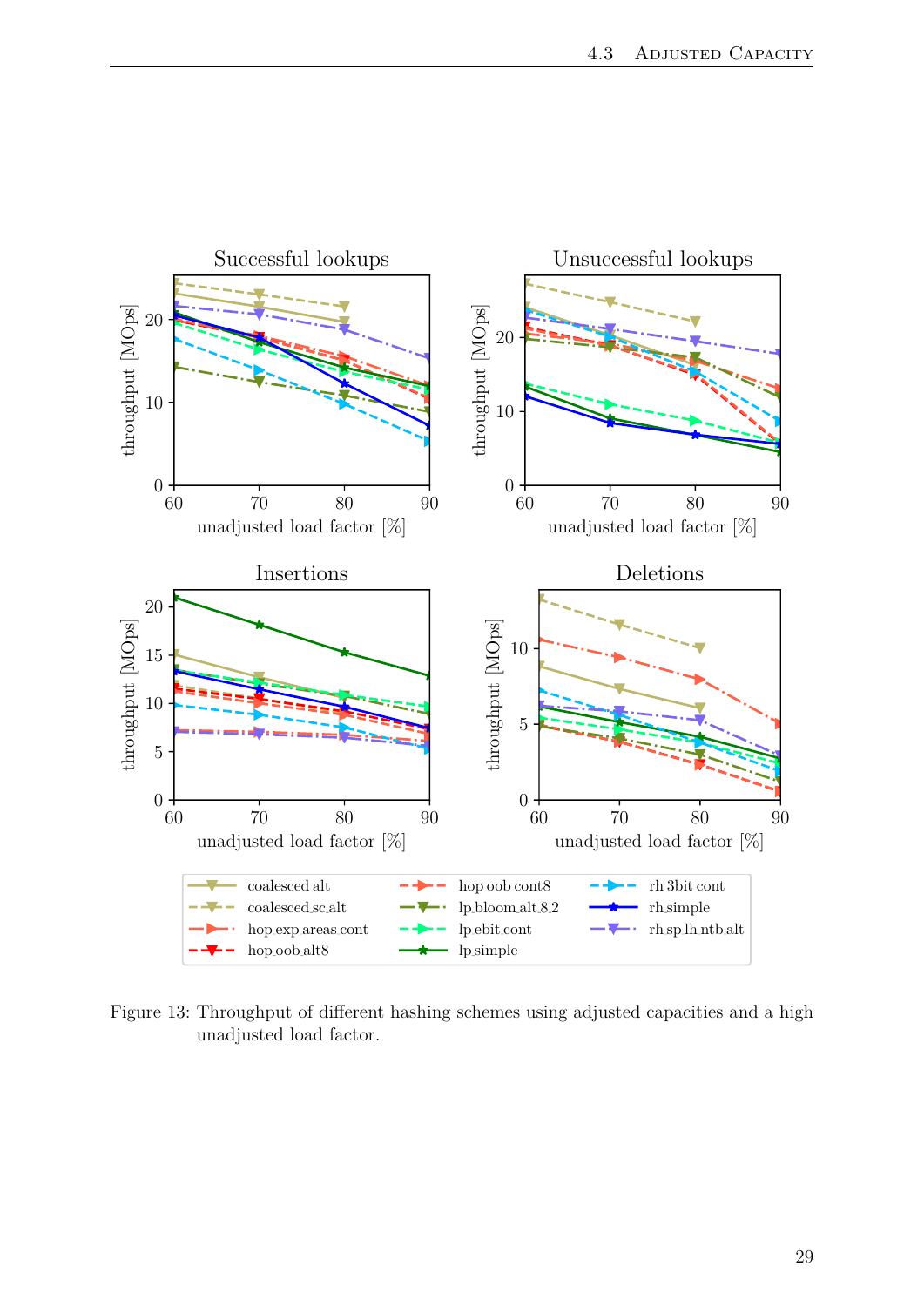|                                       | Low load factor and unadjusted capacity |            |              |                   | High load factor and adjusted capacity |                |                |                    |
|---------------------------------------|-----------------------------------------|------------|--------------|-------------------|----------------------------------------|----------------|----------------|--------------------|
|                                       | insert                                  | successful | unsuccessful | erase             | insert                                 | successful     | unsuccessful   | erase              |
|                                       |                                         | lookups    | lookups      |                   |                                        | lookups        | lookups        |                    |
| $lp$ _simple                          | $+++$                                   | $++$       | $+$          | $\Omega$          | $+++$                                  | $++$           |                | $^{+}$             |
| $lp$ ebit cont                        | $+++$                                   | $++$       | $++$         | $\Omega$          | $++$                                   | $++$           | $\Omega$       | $^{+}$             |
| $lp_{bol}$ bloom $8\frac{2}{a}$ alt   | $++$                                    |            | $+++$        |                   | $++$                                   | $\Omega$       | $++$           | $\theta$           |
| $lp_{max}\overline{D}$                | $++$                                    | $++$       | $^{+}$       | $\overline{4}$    | $++$                                   | $++$           | $\Omega$       | 4                  |
| coalesced alt                         | $++$                                    | $++$       | $+++$        | $++^3$            | $++^1$                                 | $+^1$          | $+^1$          | $+$ <sup>1 3</sup> |
| coalesced sc alt                      | $^{+}$                                  | $++$       | $+++$        | $++$ <sup>3</sup> | $+^1$                                  | $++^1$         | $+++1$         | $+++^{13}$         |
| robin hood                            | $++$                                    | $++$       | $+$          | $\overline{4}$    | $^{+}$                                 | $+$            | $^{+}$         | 4                  |
| rh sp lh ntb alt                      | $^{+}$                                  | $++$       | $++$         | $\Omega$          | $^{+}$                                 | $+++$          | $+++$          | $^{+}$             |
| $3bit_{cont}$                         | $^{+}$                                  | $^{+}$     | $+++$        | $^{+}$            | $^{+}$                                 |                | $++$           | $\Omega$           |
| hop simple alt                        | $^{+}$                                  | $++$       | $++$         | $+++$             | $\overline{2}$                         | $\overline{2}$ | $\overline{2}$ | $\overline{2}$     |
| hop_oob_char8                         | $^{+}$                                  | $++$       | $++$         | $\Omega$          | $^{+}$                                 | $\Omega$       | $^{+}$         | $\Omega$           |
| $\operatorname{hop\_exp\_areas\_alt}$ | $\Omega$                                | $^{++}$    | $++$         | $++$              | $\Omega$                               | $\Omega$       | $^{++}$        | $+++$              |

<span id="page-29-1"></span>Table 1: Table of advantages and disadvantages comparing all hash table types.

<sup>1</sup> does not support an unadjusted load factor of 90%

 $^2$  does not support an unadjusted load factor of  $80\%$ 

<sup>3</sup>operation reduces the longevity

<sup>4</sup> operation was not implemented

# <span id="page-29-0"></span>**5 Future Work**

The hashing schemes presented in this work have shown that the storing method of the acceleration data impacts its performance notably. However multiple variables of hash tables have been fixed in our tests and conclusions may change if these variables are changed. Element size is especially important as larger elements would allow for more per-cell data while affecting the hash tables total size less and accessing multiple elements could become less cache efficient.

Since we tested a wide array of different variations of hashing schemes, focusing on one variation might lead to better performances. For example, while we tested linear probing with a bloom filter for different bloom sizes and hashes per element, we can not guarantee that the used configurations are optimal. Counting bloom filters on the other hand were only mentioned but not implemented and could allow for faster deletions - notably if the size of the acceleration data does not matter.

Parallelization is another factor not included in this work that would be interesting for future works, especially for the performance of our hopscotch variations as hopscotch hashing was originally designed as concurrent data structure.

While the hash tables in this work had a fixed capacity, it is often the case that hash tables are resized during their lifetime. Creating a new hash table with a larger capacity and inserting all elements of the previous table one by one is possible, however it is far from ideal and an efficient growth algorithm could be implemented instead.

While we tried many approaches for per-cell data to improve hashing schemes, there are certainly more approaches possible, notably for other hashing schemes like multi hashing and quadratic or exponential probing. Some ideas for variations and configurations also had to be left for future research due to lack of time, these include:

- Linear probing with each cell storing the maximum distance the find operation has to traverse in order to find all elements that are hashed to the cell. This method could improve the performance of unsuccessful lookups, especially if the table has a high load factor.
- Grouped storage with other group sizes: these were mainly left untouched as we only used one element size resulting in three elements per group, to have each group in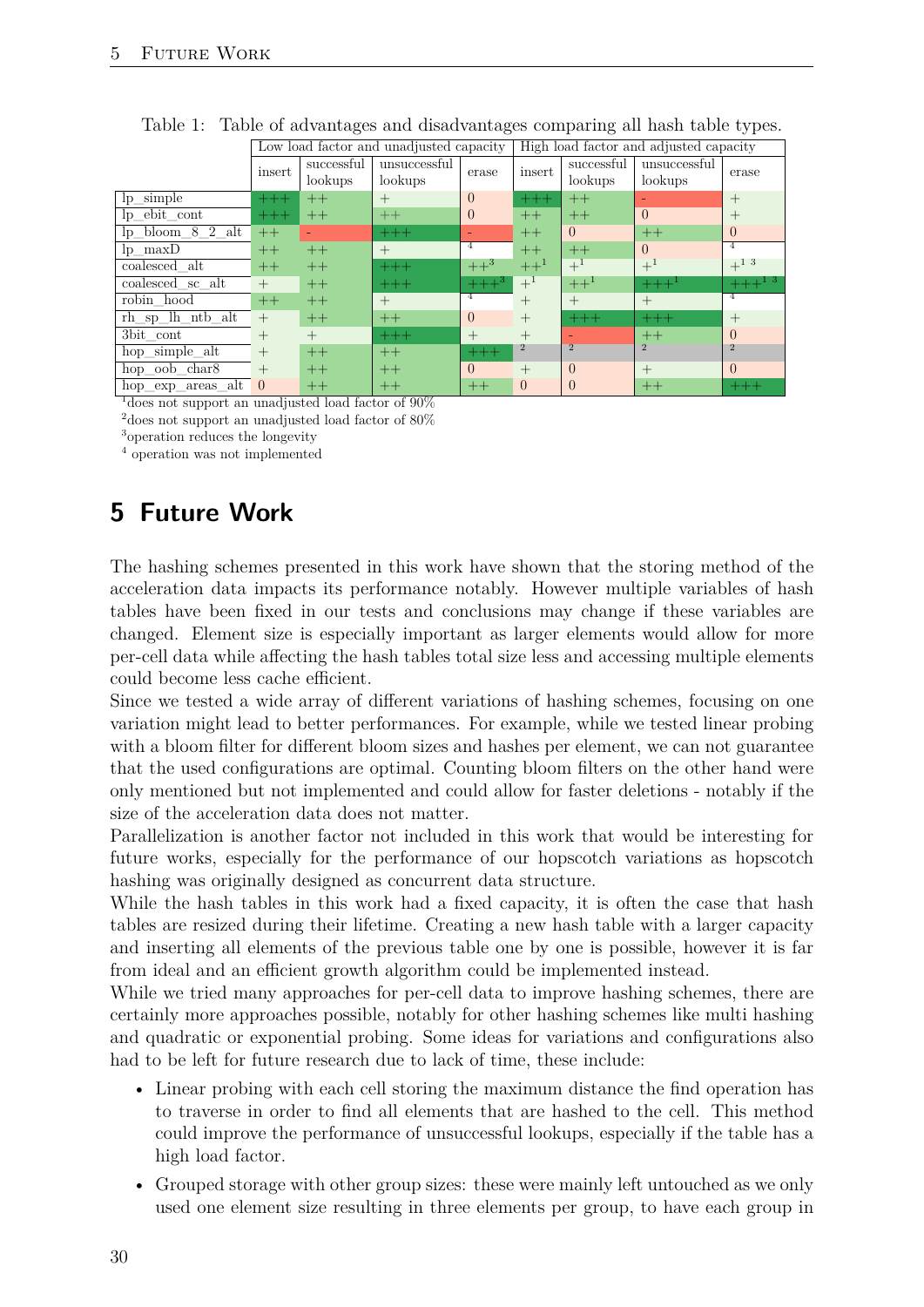exactly one cache line. Other element sizes or machines with different cache sizes or configurations might improve the performance. It could also be interesting to have groups with a size of two or three cache lines, or a size that allows the accelerations bits of one group to fill exactly one cache line.

Increasing the performance of iterating over the hash table could be another use for acceleration bits. For example, the 3Bit robin hood variation we presented could already be used to accelerate iterations by checking the is-occupied bit before accessing a cell. This would improve the cache efficiency if the load factor is low and the acceleration bits are stored in split storage.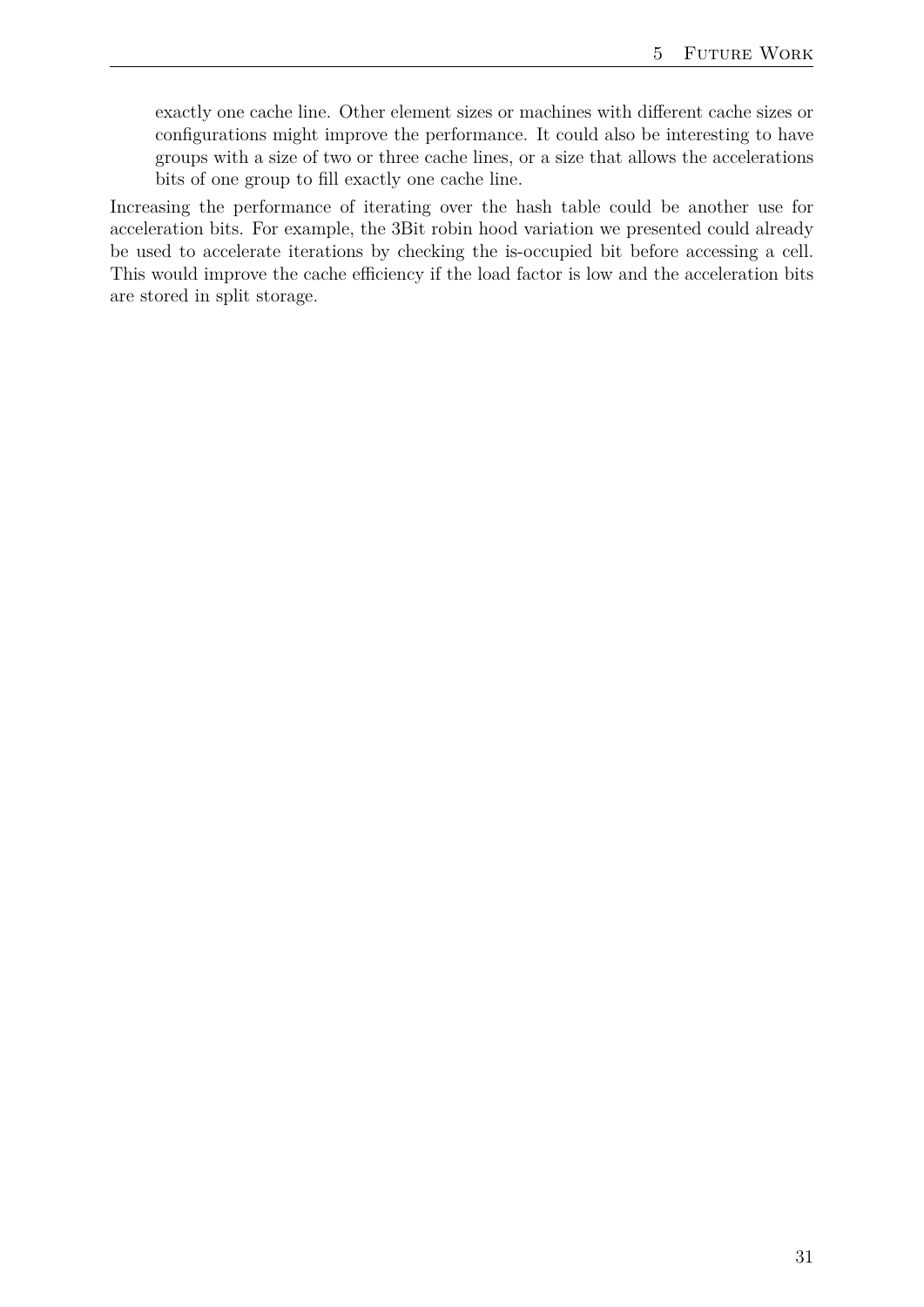# <span id="page-31-0"></span>**6 Conclusion**

In this work we explored the design space of using per-cell data to accelerate hashing schemes. While this idea was already present in hopscotch hashing we expanded it for the use with other hashing schemes. In addition, we presented different ways of storing the acceleration data and compared their performance for different hashing schemes.

Our benchmarks show that for hashing schemes that either access multiple sequential elements or the acceleration bits of multiple sequential cells, but not both, storing acceleration bits and elements in different arrays, which we called split storage, is the better option. While storing the acceleration data bit-by-bit or byte-by-byte can be slightly faster in some scenarios, using a continuous array proved to be an all-rounder for these hashing schemes. On the other hand hashing schemes that access a cells element and its acceleration data at the same time perform the best if alternating storage is used, which stores the two next to each other.

By specializing a hash table to its workload it is possible to increase the overall performance. This specialization can be done by using per-cell data. For example one variation of robin hood (rh\_sp\_lh\_ntb) stores where the relevant elements for a lookup will be and jumps right to them. As a result it beats normal robin hood hashing, linear probing as well as hopscotch hashing in lookup and deletion time for high load factors with the drawback of increased allocated space and worse insert performance. As another example, if a workload mainly consists of negative lookups, it is possible to improve the performance with the help of a bloom filters, which decreases the negative lookup time of linear probing by up to 50%. By storing a bloom filter for each hash, which can guarantee that a searched element is not in the hash table, it is possible for most unsuccessful lookups to return without accessing a single element. To use these bloom filters the hash table sacrifices 6% of its capacity, reducing the performance of other operations.

Space usage can also be important for a hash table, and while hopscotch hashing already uses per-cell data it takes a lot of space. Our variations reduced the needed additional space by up to 75% and also allowed higher load factors than normal hopscotch at the cost of performance.